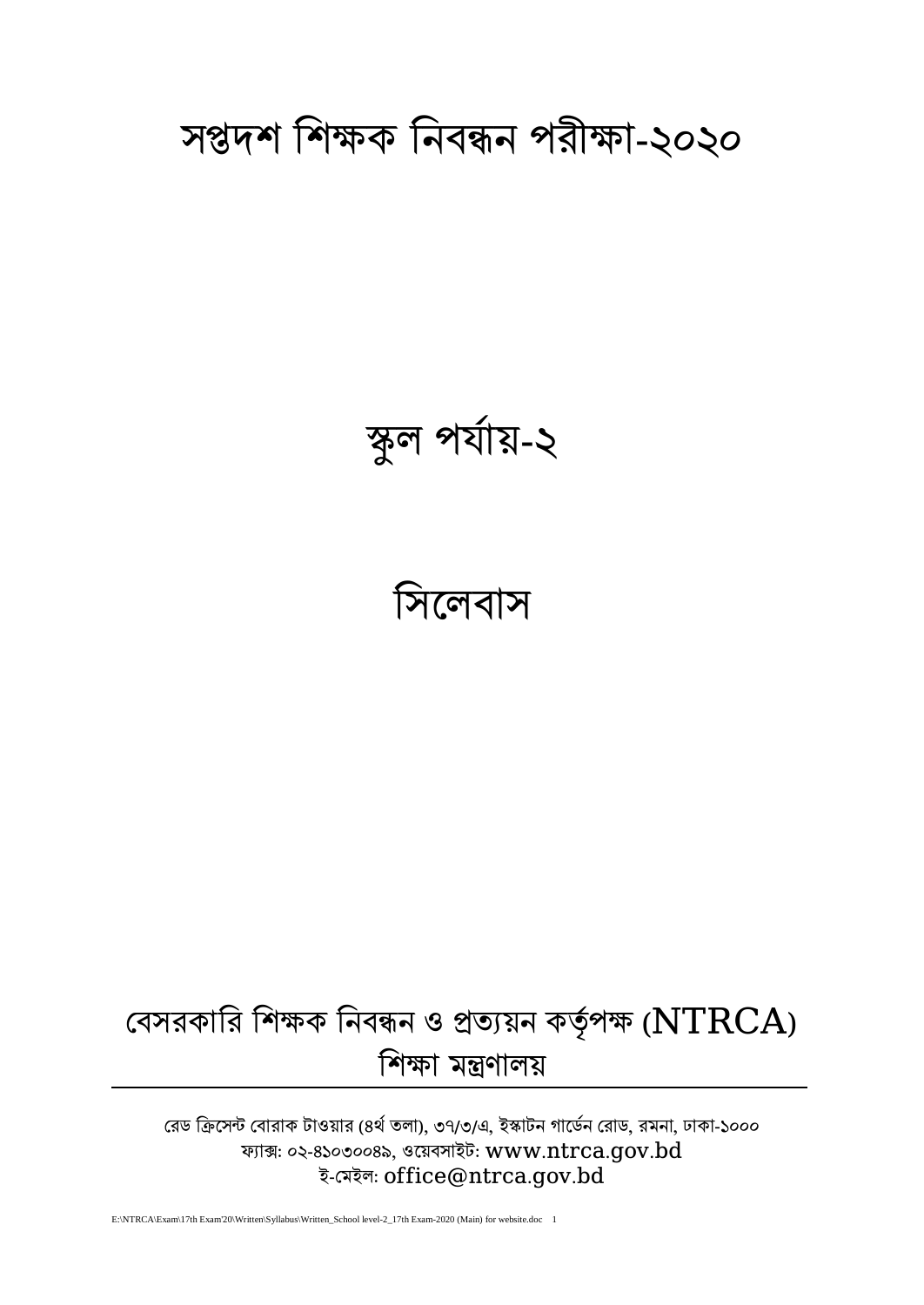## স্কুল পৰ্যায়-২

(এবতেদায়ি মাদরাসার জুনিয়র মৌলবি, জুনিয়র শিক্ষক, কারি; মাধ্যমিক কারিগরি/ দাখিল কারিগরি/ ভোকেশনাল ইনস্টিটিউট-এর ট্রেড ইন্স্ট্রাক্টর পদে নিবন্ধনে ইচ্ছক সকল প্ৰাৰ্থীৱ জনা)

## **Syllabus for Preliminary Test**

বিষয় কোড-২০০ পূর্ণমান-১০০, সময়: ১ ঘণ্টা

#### ক. বাংলা (Bengali): ২৫

১. ভাষারীতি ও বিরাম চিহ্নের ব্যবহার, ২. বাগধারা ও বাগবিধি, ৩. ভুল সংশোধন বা শুদ্ধকরণ, ৪. যথার্থ অনুবাদ, ৫. সন্ধি বিচ্ছেদ, ৬, কারক বিভক্তি, ৭, সমাস ও প্রত্যয়, ৮, সমার্থক ও বিপরীতার্থক শব্দ, ৯, বাক্য সংকোচন, ১০, লিঙ্গ পরিবর্তন।

#### খ. ইংরেজি (English): ২৫

1. Completing sentences, 2. Translation from Bengali to English, 3. Change of parts of speech, 4. Right forms of verb, 5. Fill in the blanks with appropriate word, 6. Transformation of sentences, 7. Synonyms and Antonyms, 8. Idioms and phrases.

#### গ. সাধারণ গণিত (General Mathematics): ২৫

পাটিগণিত: গড়, ল.সা.গু, গ.সা.গু, ঐকিক নিয়ম, শতকরা, সুদক্ষা, লাভ-ক্ষতি অনুপাত-সমানুপাত।

বীজগণিত: উৎপাদক, বৰ্গ ও ঘনসম্বলিত সূত্ৰাবলী ও প্ৰয়োগ, গসাগু, বাস্তব সমস্যা সমাধানে বীজগাণিতিক সূত্ৰ গঠন ও প্ৰয়োগ, সচক ও লগারিদমের সত্র ও প্রয়োগ।

জ্যামিতি: রেখা, কোণ, ত্রিভুজ, চতুর্ভুজ, ক্ষেত্রফল ও বৃত্ত সম্পর্কিত সাধারণ ধারনা, নিয়ম ও প্রয়োগ।

#### ঘ. সাধারণ জ্ঞান: ২৫

- ১. বাংলাদেশ সম্পৰ্কিত বিষয়
- ২ আন্তর্জাতিক বিষয় ও চলতি ঘটনাবলী
- ৩. বিজ্ঞান, প্রযুক্তি, পরিবেশ এবং রোগব্যাধি সম্পর্কিত মৌলিক জ্ঞান।

বাংলাদেশের ভূপ্রকৃতি, জলবায়ু, পরিবেশ, ইতিহাস, ভাষা আন্দোলন, মুক্তিযুদ্ধ, সভ্যতা, সংস্কৃতি, বাংলাদেশের অর্থনীতি, সম্পদ (বন, কৃষি, শিল্প, পানি), যোগাযোগ ব্যবস্থা, বাংলাদেশের সমাজজীবন, সমস্যা, জনমিতিক পরিচয়, রাষ্ট্র, নাগরিকতা, সরকার ও রাজনীতি, সরকারি ও বেসরকারি লক্ষ্য, নীতি, পরিকল্পনা (অর্থনৈতিক, সামাজিক, স্বাস্থ্য ও শিক্ষা), কর্মসূচি, আন্তর্জাতিক সম্পর্ক, মানব সম্পদ উন্নয়ন, বিশ্ব ভৌগলিক পরিচিতি, জলবায়ু পরিবর্তন ও দুর্যোগ, নবায়ন যোগ্য শক্তি, জাতিসংঘ, আঞ্চলিক ও অৰ্থনৈতিক সংগঠন, পুরস্কার ও সম্মাননা, আন্তর্জাতিক মূদ্রা সংক্রান্ত, আন্তর্জাতিক রাজনীতি ও আনুষঙ্গিক বিষয়াবলী, স্বাস্থ্য, চিকিৎসা, তথ্য, যোগযোগ ও প্রযুক্তি, প্রাত্যহিক জীবনে বিজ্ঞান (পদার্থ, রসায়ন ও জীব বিজ্ঞান সংশ্লিষ্ট) সাধারণ রোগ ব্যাধি ও পরিবেশ বিজ্ঞান সংশ্লিষ্ট।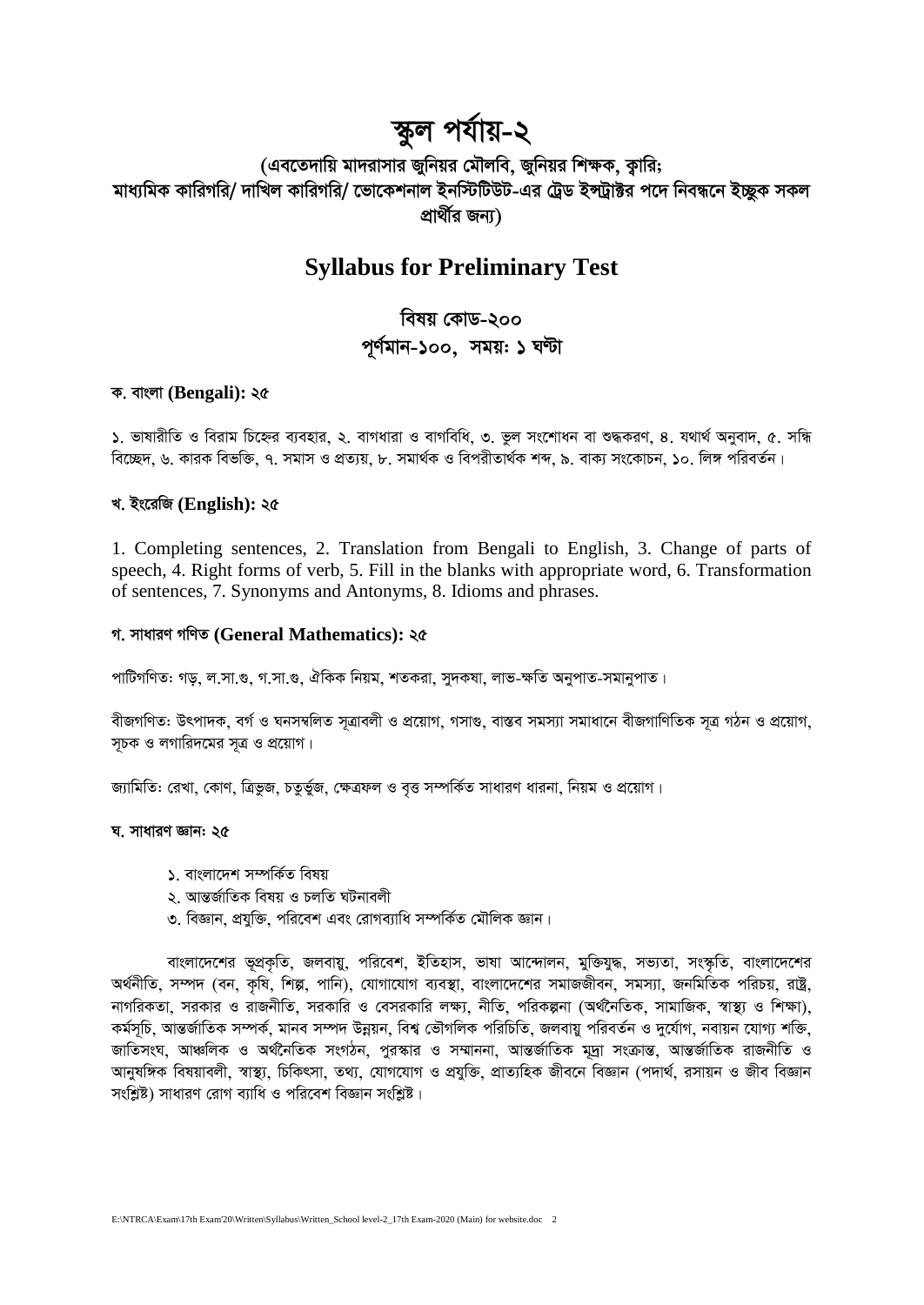# স্কুল পৰ্যায়-২

(এবতেদায়ি মাদরাসার জুনিয়র মৌলবি, জুনিয়র শিক্ষক, কুারি; মাধ্যমিক কারিগরি/ দাখিল কারিগরি/ ভোকেশনাল ইনস্টিটিউট-এর ট্রেড ইন্সট্রাক্টর পদে নিবন্ধনে ইচ্ছক সকল প্রার্থীর জন্য)

## **Syllabus for written examination**

বিষয়: ভাষা (Language) কোড: ২০১ পূৰ্ণমান-১০০ (জুনিয়র শিক্ষক পদের জন্য প্রযোজ্য)

#### ক. বাংলা-৫০

- ১. উচ্চ মাধ্যমিক বাংলা সংকলনের সিলেবাসে অন্তর্ভুক্ত গদ্য ও পদ্যাংশ হতে সংক্ষিপ্ত প্রশ্ন।
- ২. ব্যাকরণ: সমাস, উপসর্গ, প্রকৃতি ও প্রত্যয়, সন্ধি, সমার্থক শব্দ, ধাতু, বিপরীত শব্দ, বিরাম চিহ্নের ব্যবহার, বাগধারা।
- ৩. পত্র লিখনঃ আবেদনপত্র, দার্ন্তরিক পত্র, সামাজিক সমস্যা বিষয়ে সংবাদপত্রে চিঠি।
- 8. ভাব-সম্প্রসারণ ।
- ৫. সারাংশ লিখন ।

### খ. English: 50

- 1. Grammar:
- a. Parts of speech b. Articles c. Tense d. Kinds of verbs e. Voice change
- 2. Translation from Bangla to English.
- 3. Letter/Application writing/writing a report on a problem.
- 4. Paragraph writing.
- 5. Comprehension.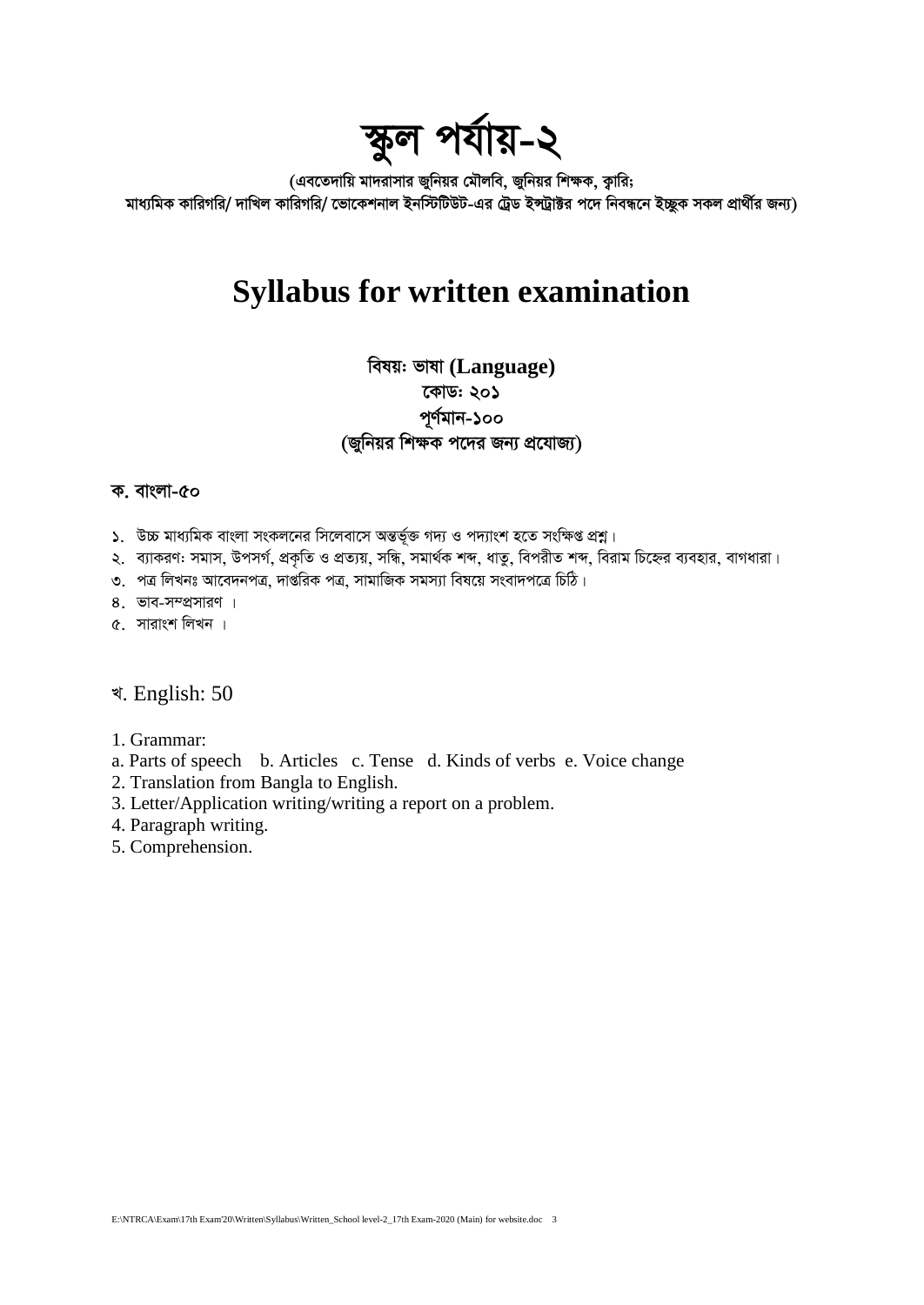## বিষয়: কুরআন ও তাজবীদ/ফিক্হ ও আরবি (Quran & Tajbid/Fikah & Arabic) কোড: ২০২ ্র্যাল-১০০<br>(জুনিয়র মৌলভী পদের জন্য প্রযোজ্য)

### 'ক' বিভাগ

বিস্তারিত পাঠ্যসূচি:

১। আল-কুরআন: (ক) সূরা বাকার ১-১০০ আয়াত পর্যন্ত (খ) সূরা বুরুজ্জ (গ) সূরা ত্বীন (ঘ) সূরা-দুহা (ঙ) সূরা আ'লাক

২। **আল-হাদীস:** (ক) কিতাবল ঈমান (খ) কিতাবুস সালাত

৩। **আল-ফিকহ:** (ক) কিতাবুল হজ্জ (খ) কিতাবুয় যাকাত (গ) কিতাবুত তাহারাত (ঘ) কিতাবুস সাওম

### 'খ' বিভাগ

৪। আরবি সাহিত্য ও ব্যাকরণ:

(ক) খুতবাতু রাসুলিল্লাহ (সঃ) আলকাহা ফি আউয়ালি জুমুয়াতি বি-কুবা। (খ) খুতবাতু আবি বকর (রাঃ) ই'নদাল বায়আত।

।<br>(গ) কালিমা, কালাম ও মারফুআত। (ঘ) অনুবাদ (বাংলা হতে আরবি)।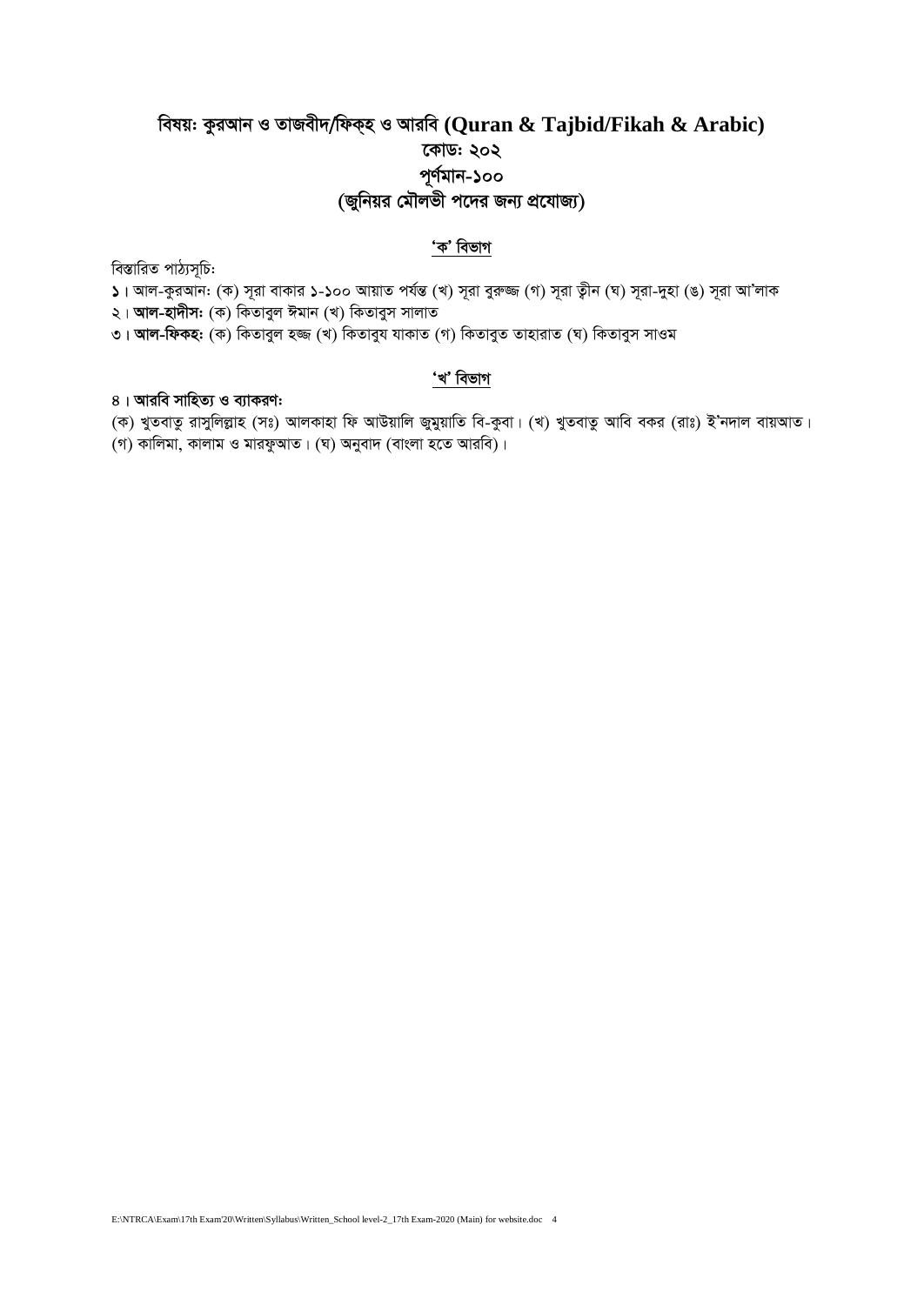## *welq: G‡MÖv‡eRW dzW* **(**Agro Based Food**)** *†KvW: 203 c~Y©gvb-100, mgq: 3(wZb) N›Uv|*

 $^{\prime\prime}$ ক" বিভাগ, সংক্ষিপ্ত প্রশ্ন (১২ টি থাকবে ৮ টি উত্তর করতে হবে), ৮x*৫=*8০ *ÓLÓ wefvM, iPbv g~jK cÖkœ (8 wU \_vK‡e 6 wU DËi Ki‡Z n‡e), 6*x*10=60*

#### *বিষয় বস্তু:*

 $\lambda$ . খাদ্য পরিবেশ: খাদ্য ও খাদ্য উপাদান, খাদ্যের গুনগত বৈশিষ্ট্য ও খাদ্যের গুনাগুন নির্ণয় ও মান,খাদ্য আইন,প্রশাসনের সাথে মাননিয়ন্ত্রণ বিভাগের সর্ম্পক,মান নির্ধারণে ডিসকোমিটার ও কনসিসটোমিটার সম্পর্কে সম্যক ধারণা।

২. পৃষ্টি ও খাদ্য: খাদ্যের সংজ্ঞা ও শ্রেণী বিভাগ খাদ্যের উৎস ও কাজ পৃষ্টির অভাব জনিত রোগ ও তার প্রতিকার অপুষ্টিজনিত *স*মস্যার কারণ ও সমাধান বিভিন্ন বয়সের জন্য সমম খাদ্য তালিকা প্রণয়ন, পষ্টি বিরোধী উপাদান

৩. খাদ্য **তৈরী ও সংরক্ষণ এবং পষ্টিমান:** চালের গুনগত বৈশিষ্ট, গঠন ও পষ্টিমান, চাল থেকে বিভিন্ন খাদ্য তৈরী ও সংরক্ষণ, *প*মের গুনগত বৈশিষ্ট, পুষ্টিমান ও বিভিন্ন খাদ্য তৈরী, ভট্টার পুষ্টিমান ও বিভিন্ন খাদ্য তৈরী ও সংরক্ষ্ণণ, সয়াবীনের পুষ্টিমান ও  $\widehat{R}$ ভিন্ন খাদ্য তৈরী, আলুর পুষ্টিমান ও বিভিন্ন খাদ্য তৈরী।

 $8$ . খাদ্যে প্রভাব ও প্রতিকার: খাদ্যে বালাইনাশকের প্রভাব ও প্রতিকার, খাদ্যে জৈব বিষের প্রভাব ও প্রতিকার, খাদ্যে ভেজাল, *†fRvj Dcv`vb I cÖwZKvi I AvšÍ©RvwZK Lv`¨ ÷vÛ©vW*

**৫. খাদ্য প্যাকিং**: প্যাকিং, প্যাকেজিং ও ল্যাকারাস।

 $\hat{\textbf{r}}$ ক্ষাগত যোগ্যতা: ডিপ্লোমা ইন ইঞ্জিনিয়ারিং এগ্রিকালচার টেকনোলজি/ডিপ্লোমা ইন ইঞ্জিনিয়ারিং ফড টেকনোলজি।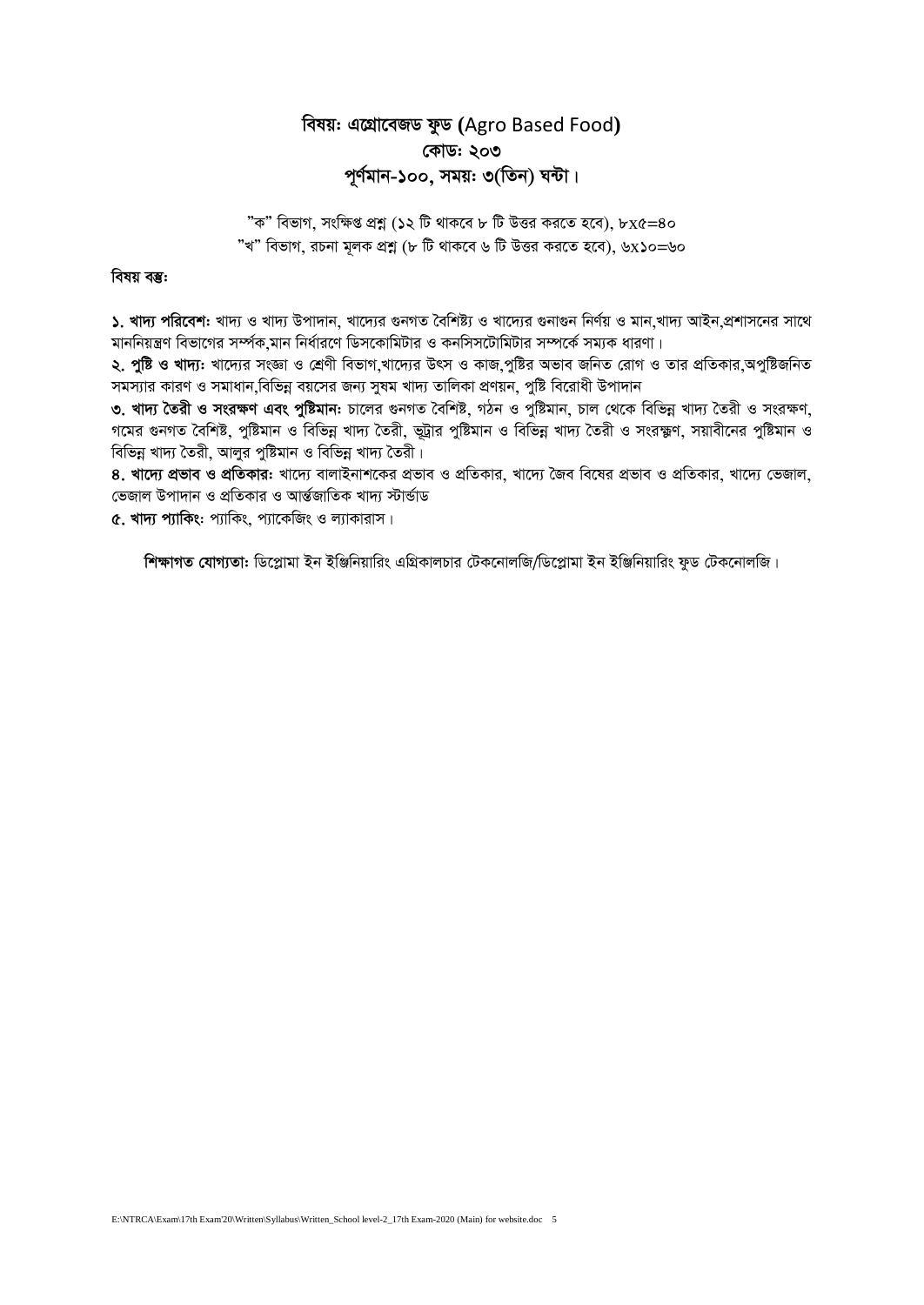## *welq: wdm KvjPvi A¨vÛ weªwWs/wkÖ¤ú KvjPvi A¨vÛ weªwWs* **(**Fish Culture & Breeding/Shrimp Culture & Breeding**)** *†KvW: 204* পূৰ্ণমান-১০০, সময়<u>:</u> ৩(তিন) ঘন্টা।

 $"$ ক" বিভাগ, সংক্ষিপ্ত প্রশ্ন (১২ টি থাকবে ৮ টি উত্তর করতে হবে), ৮x*৫=*8০ *ÓLÓ wefvM, iPbv g~jK cÖkœ (8 wU \_vK‡e 6 wU DËi Ki‡Z n‡e), 6*x*10=60*

#### *বিষয় বস্তু:*

*grm¨ m¤ú‡`i ¸iæZ¡ cwiwPwZ, Pv‡li m¤¢vebv Ges ‡kÖwYweb¨vm, Pvl‡hvM¨ †`kx-we‡`kx gv‡Qi cwiwPwZ I Rxewe`¨v, gvQ চা*যে মাটি ও পানির ভৌত-রাসায়নিক-জৈবিক গুণাগুণ বিশ্লেষণ এবং উৎপাদন বৃদ্ধিতে এর প্রভাব মাছচাষ ব্যবস্থাপনা (মজুদ *পূর্ব, মজুদকালিন এবং মজুদ পরবর্তী), মাছের একক/মিশ্র*চাষ *ব্যবস্থাপনা (কৈ,শিং,মাগুর,পাংগাস,তেলাপিয়া), সমন্বিত* মৎস্যচাষ ব্যবস্থাপনা(ধানক্ষ্ণুতে মাছচাষ ,মাছের সাথে হাঁস/মুরগির চাষ ), খাঁচায়/পেনে মাছ চাষ, মাছের খাদ্য ও পুষ্টি, মাছের সাধারণ রোগ ও প্রতিকার এবং চাষকালে উদ্ভত সমস্যা ও তার সমাধান, মাছ আহরণ, প্রক্রিয়াজাতকরণ, সংরক্ষ্ণ ও বাজারজাতকরণ , মৎস্য ও মৎস্যজাত পণ্যের মান নিয়ন্ত্রন, জীব বৈচিত্র্য, মৎস্য সংরক্ষ্ণণ আইন ও বিভিন্ন অধ্যাদেশ, মাছের *প্র*ণোদিত প্রজনন, হ্যাচারি নির্মাণ ও ব্যবস্থাপনা, প্রজননক্ষম (ব্রুড) মাছ ব্যবস্থাপনা, নার্সারি পুকর প্রস্তুত ও রেণুপোনা লালন *পালন, এ্যাকোরিয়ামে বাহারী মাছের প্রজনন ও লালন পালন, মৎস্য সংরক্ষণে ফরমালিনের অপব্যবহার, চিংডি সম্পদের প*রিচিতি, জীববিদ্যা ও চাষ ব্যবস্থাপনা, গলদা/বাগদা চিংড়ির উত্তম চাষ ব্যবস্থাপনা, গলদা/বাগদা চিংড়ির প্রজনন ও হ্যাচারি *ব্যবস্থাপ*না, চিংড়ির রোগবালাই, চিংড়ি চাষে পরিবেশগত সমস্যা ও সমাধান, চিংড়ি আহরণ, গুণগতমান সংরক্ষ্ণণ, *প্র*ক্রিয়াজাতকরণ, হিমায়িতকরণ, গ্রেডিং, প্যাকেজিং ও বাজারজাতকরণ, গলদা/বাগদা চিংডির প্রকল্প প্রণয়ন ও আয়-ব্যয়ের হিসাব সংরক্ষ্ণণ ।

 $\hat{\bm{r}}$ ক্ষাগ**ত** যোগ্যতা: ডিপ্লোমা ইন ইঞ্জিনিয়ারিং ফিসারিজ টেকনোলজি/ডিপ্লোমা ইন ইঞ্জিনিয়ারিং এগ্রিকালচার টেকনোলজি।

## $[$ বি.দ্ৰ.: "ফিস কালচার অ্যান্ড ব্ৰিডিং/শ্ৰিম্প কালচার অ্যান্ড ব্ৰিডিং" বিষয়ে উত্তীৰ্ণ পরীক্ষাৰ্থী দুটো ট্ৰেডের *(যকোন একটি টেডে শিক্ষক হতে পারবেন।।*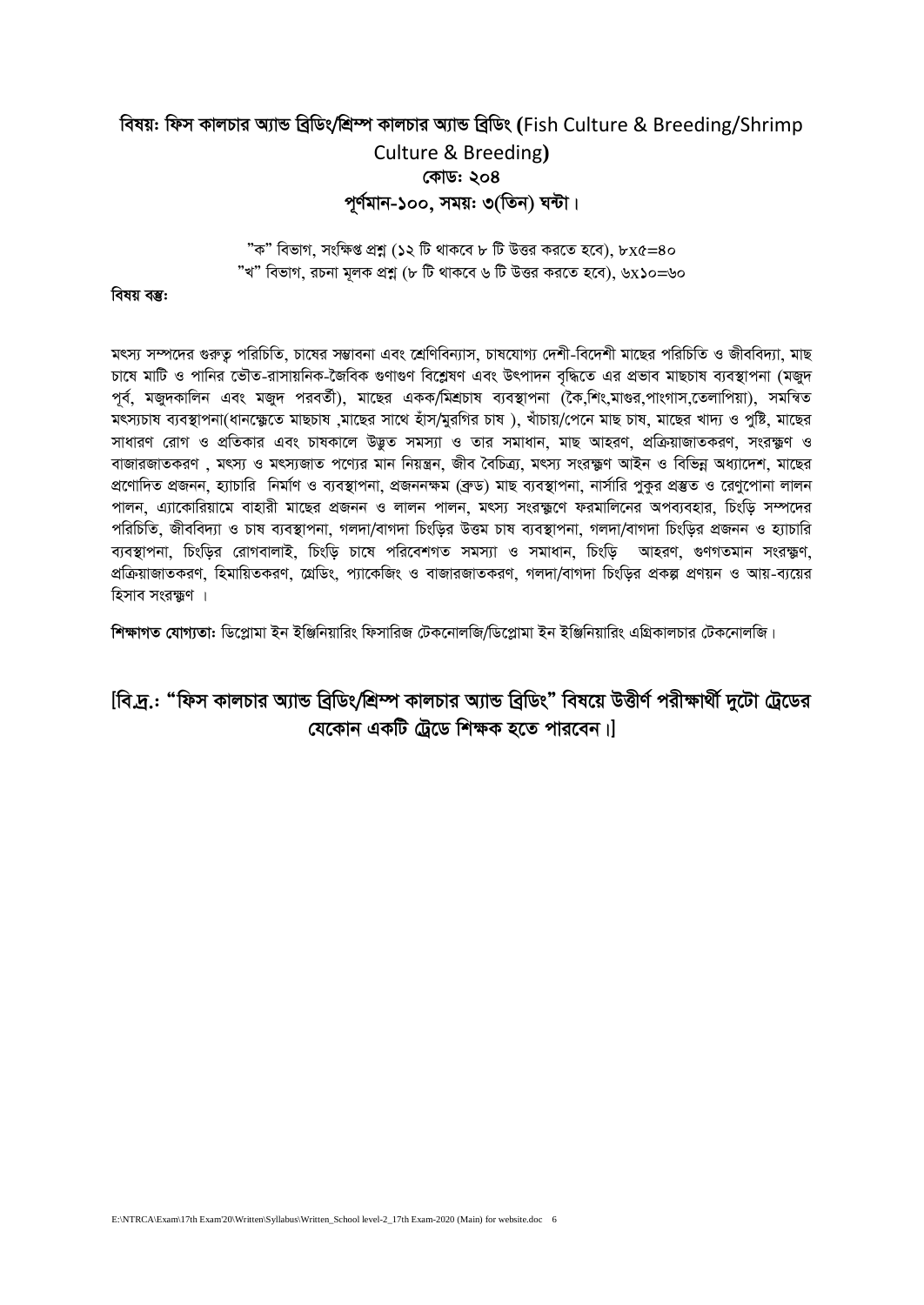## *welq: †cvwëª wiqvwis A¨vÛ dvwgs* **(**Poultry Rearing & Farming**)** *†KvW: 205 c~Y©gvb-100, mgq: 3(wZb) N›Uv|*

 $"$ ক" বিভাগ, সংক্ষিপ্ত প্রশ্ন (১২ টি থাকবে ৮ টি উত্তর করতে হবে), ৮x*৫=*8০ *ÓLÓ wefvM, iPbv g~jK cÖkœ (8 wU \_vK‡e 6 wU DËi Ki‡Z n‡e), 6*x*10=60*

#### *বিষয় বস্তু:*

*gyiwM cvjb I e¨e¯'vcbv: 1. †cvwëª cwiwPwZ I Gi A\_©‰bwZK ¸iæZ¡ 2. gyiwMi evwn¨K I Avf¨šÍixb A½ cwiwPwZ 3. মু*রগির শ্রেণীবিন্যাস, জাতপরিচিতি ও বৈশিষ্ট, ৪. মুরগি পালন পদ্ধতি, ৫. মুরগির খামার স্থাপন ও ঘর তৈরী, ৬. মুরগির খামার *প*রিস্কার পরিচ্ছন্নতা ও জীবানুমুক্ত করণ, ৭. মুরগির বাচ্চার ধ্রুডিং পদ্ধতি, ৮. মুরগির খাদ্য ও পানি ব্যবস্থাপনা, ৯. মুরগির ঘরে *লি*টার ও আলোক ব্যবস্থাপনা, ১০. মুরগির খাদ্য ও পৃষ্টি উপাদান, ১১. মুরগির রেশন তৈরী, ১২. মুরগির খামারে ঠোঁটকাটা, *13. †jqvi Lvgv‡i wWg Drcv`b, msMÖn Ges cÖRbb gyiwM e¨e¯'vcbv, 14. †cvwëªi cÖRbb, 15. †cvwëª Lvgv‡i nvum-gyiwM evQvB I QvuUvB, 16. †cvwëªi wWg, wW‡gi ¸bvMyb, evQvB, msiÿb I evRviRvZ KiY, 17. wWg dzUv‡bv I n¨vPvix e¨e¯'vcbv, 18. ev"Pvi †mw·s I evRviRvZ KiY, 19.gyiwMi Lvgvi cwiKíbv, 20. gyiwMi Lvgv‡ii Kvh©vejx I †iKW© সং*রক্ষন, ২১. মুরগির রোগ ব্যবস্থাপনা, ২২. মুরগির রোগ প্রতিরোধ তন্ত্র ও প্রতিরোধ পদ্ধতি এবং টিকাদান, ২৩. মুরগি খামারে উৎপাদিত বয়লার বাজার জাত করণ।

**হাঁস ও অন্যান্য পোল্টি পালন ব্যবস্থাপনা: ১**. হাঁস পালনের গুরুত ২. হাঁসের বাহ্যিক ও আভ্যন্তরীন অঙ্গ পরিচিতি, ৩. হাঁসের *†kÖYxweb¨vm, RvZcwiwPwZ I ˆewkó, 4. nvum cvjb c×wZ, 5. nvu‡mi Lvgvi ¯'vcb I evm¯'vb ˆZix, 6 nvu‡mi ev"Pvi*  .ধ্রুডিং পদ্ধতি ৭.হাঁসের খাদ্য ও পানি ব্যবস্থাপনা, ৮. হাঁসের ঘরে লিটার ও আলোক ব্যবস্থাপনা, ৯.হাঁসের খামার পরিকল্পনা,  $\overline{\phantom{a}}$ ১০. হাঁসের খামারের কার্যাবলী ও রেকর্ড সংরক্ষন, ১১. হাঁসের রোগ ব্যবস্থাপনা ও টিকা দান, ১২.হাঁস ও মাছের সমন্বিত খামার ব্যবস্থাপনা, ১৩. কবৃতর পালন ব্যবস্থাপনা, ১৪. রাজহাঁস পালন ব্যবস্থাপনা, ১৫. কোয়েল পালন ব্যবস্থাপনা।

 $\hat{\bm{r}}$ ক্ষাগত যোগ্যতা: ডিপ্লোমা ইন ইঞ্জিনিয়ারিং এগ্রিকালচার টেকনোলজি/ ডিপ্লোমা ইন ইঞ্জিনিয়ারিং পোল্টি টেকনোলজি।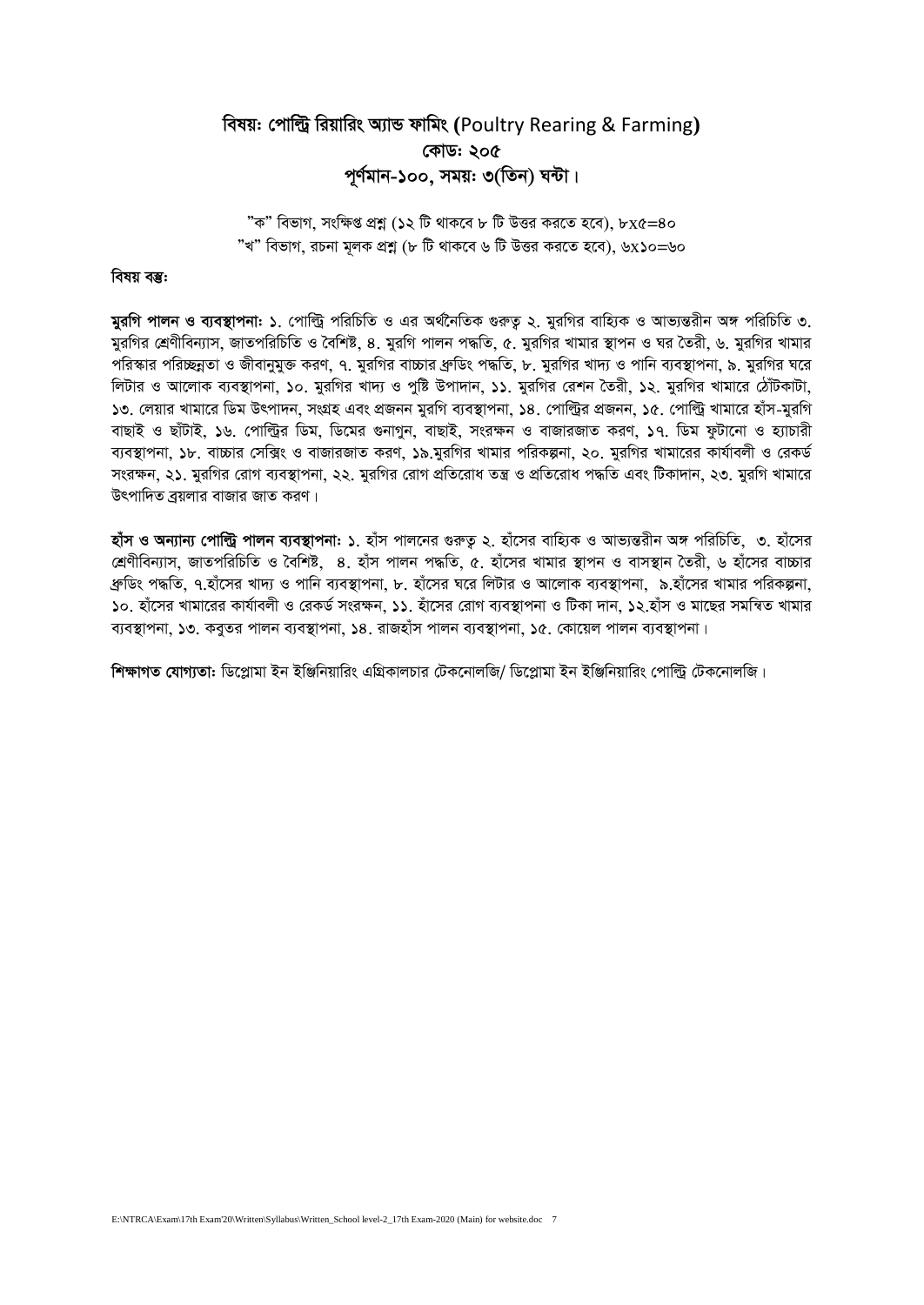## বিষয়: ফ্রুট অ্যান্ড ভেজিটেবল কাল্টিভেশন (Flower, Fruit & Vegetable Cultivation) কোড: ২০৬ পূর্ণমান-১০০, সময়: ৩(তিন) ঘন্টা।

"ক" বিভাগ, সংক্ষিপ্ত প্রশ্ন (১২ টি থাকবে ৮ টি উত্তর করতে হবে), ৮x৫=৪০ "খ" বিভাগ, রচনা মূলক প্রশ্ন (৮ টি থাকবে ৬ টি উত্তর করতে হবে), ৬x১০=৬০

#### বিষয় বস্তু:

ক, সবজি: শাকসবজির পরিচিতি ও গুরুত, সবজির শ্রেণিবিভাগ, মাটির বৈশিষ্ট, চাষাবাদ প্রণালী, বীজ সংগ্রহ, বাছাই, শোধন, সংরক্ষণ, সবজি সংগ্রহ ও বাজারজাতকরণ, বীজতলা তৈরি, মালচিং, মাটি শোধন, বীজের হার, বিশুদ্ধতা, অঙ্কুরোদগম ক্ষমতা, চারা উৎপাদন ও রোপন, অঙ্গজ বংশবিস্তার, রোগবালাই ও পোকাদমন, সবজি উৎপাদনে সমস্যা ও সমাধান, জৈব ও অজৈব সার, আবহাওয়া ও জলবায়, সেচ ও নিস্কাশন।

উৎপাদন প্রযুক্তি: বেগুন, টমেটো, শিম, আলু লালশাক, কপি, মূলা, ঢেঁড়শ, পাতাজাতীয় সবজি, কুমড়া জাতীয় সবজি।

খ, ফল: ফলের পরিচিতি ও গুরুতু, ফলচাষের নিয়মাবলি, ফলচাষের বর্তমান অবস্থা, ফলবাগানের পরিকল্পনা ও নকশা, ফলগাছ রোপনের জন্য গর্ত তৈরি ও সার প্রয়োগ, ফলগাছের অন্তঃবর্তীকালীন পরিচর্যা, সেচ ও নিস্কাশন, রোগ ও পোকাদমন, শ্রেণিবিভাগ, ফল সংগ্রহ, বাছাই ও বাজারজাতকরণ, ফলের পুষ্টি, ফল উৎপাদনের সমস্যা ও সমাধান, ফলচাষের বংশবিস্তার পদ্ধতি, নার্সারী ব্যবস্থাপনা, কলম তৈরি, টিস্যুকালচার, ট্রেনিং ও প্রনিং, রোপন ও পরিচর্যা, ফলবাগানের সাথীফসল, অফলন্ত গাছকে ফলবতীকরণ বোর্দোমিকচার।

উৎপাদন প্রযুক্তি: আম, কাঁঠাল, কূল, পেঁপে, আনারস, নারিকেল, লিচু, কলা, তরমুজ, আমড়া।

শিক্ষাগত যোগ্যতা: ডিপ্লোমা ইন ইঞ্জিনিয়ারিং এগ্রিকালচার টেকনোলজি/ ডিপ্লোমা ইন ইঞ্জিনিয়ারিং ফিসারিজ টেকনোলজি।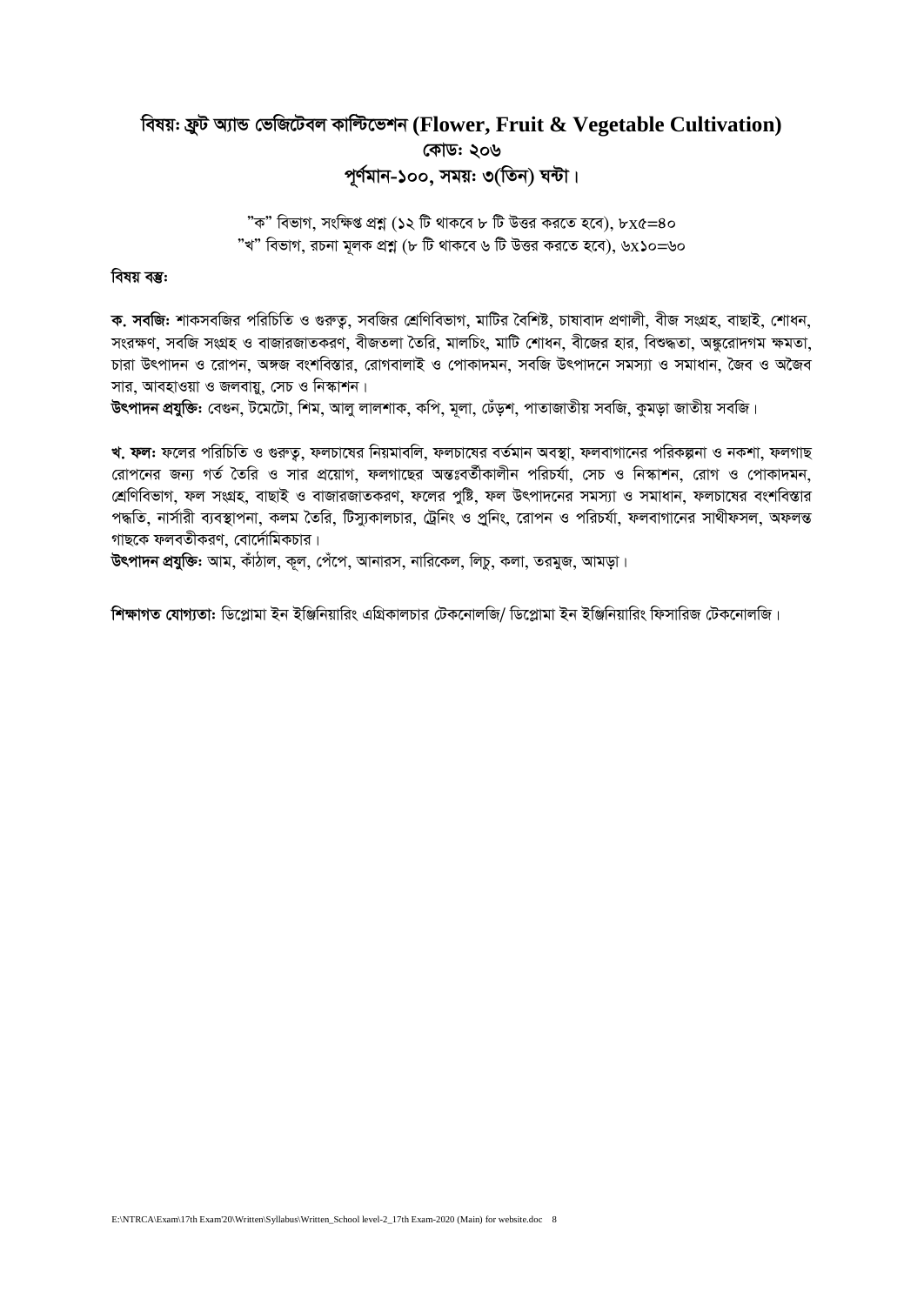## *welq: dyW cÖ‡mwms A¨vÛ wcÖRvi‡fkb* **(**Food Processing & Preservation**)** *†KvW: 207 c~Y©gvb-100, mgq: 3(wZb) N›Uv|*

 $"$ ক" বিভাগ<sub>-</sub> সংক্ষিপ্ত প্রশ্ন (১২ টি থাকবে ৮ টি উত্তর করতে হবে), ৮x৫=8০ *ÓLÓ wefvM, iPbv g~jK cÖkœ (8 wU \_vK‡e 6 wU DËi Ki‡Z n‡e), 6*x*10=60*

*বিষয় বস্তু:* 

১. খাদ্য ও পুষ্টি: খাদ্য উপাদান, খাদ্য উপাদানের কাজ, এনজাইম, ফুড এডিটিভস।

<mark>২. ফুড মাইক্রোবায়োলজি:</mark> ব্যাকটেরিয়া স্টেইনিং, পানির জীবাণুতত্ত, দুগ্ধ ও দুগ্ধজাত দ্রব্যের অণুজীবতত্ত, মাছ, মাংস, পোলট্টি ও ডিম জীবাণতত্ত, ফার্মেন্টেশন খাদ্যের জীবাণতত্ত।

৩. খাদ্য সংরক্ষণ: কম তাপমাত্রায় খাদ্য সংরক্ষণ, কোল্ড স্টোরেজ প্রক্রিয়ায় খাদ্য সংরক্ষণ, খাদ্য শুষ্ককরণ, খাদ্য *টি*নজাতকরণ, হিট প্রসেসিং এন্ড ইভাপোরেশন, খাদ্য ঘনীভূতকরণ, খাদ্য পাম্ভরীকরণ ও স্টেরিলাইজেশন, ফার্মেন্টেশন প্রক্রিয়ায় খাদ্য সংরক্ষণ, রাসায়নিক সংরক্ষক, রাসায়নিক সংরক্ষক ব্যবহার করে খাদ্য সংরক্ষণ, মাছ, মাংস, ডিম ও ডিমজাত *দ্রব্য, ডাল ও ডালজাত দ্রব্য প্রক্রিয়াজাতকরণ ও সংরক্ষণ, খাদ্য পচন ও টিনজাত খাদ্যের পচন, ড্রায়িং, ডিহাইড্রেশন,* ইমালসিফিকেশন, মিক্সিং, ফিলট্ৰেশন, কাঁচামাল, ফল ও সবজি প্ৰক্ৰিয়াজাতরণ ও সংরক্ষণ, জ্যাম, জেলী, জুস, স্কোয়াশ, আচার, *PvUwb, mm cÖ¯'ZKiY, mvBR wiWvKkb, mwU©s I †MÖwWs|*

 $8.$  বেকারী খাদ্য দ্রব্য: পাউরুটি, বিস্কুট, কেক, চিপস, পুডিং, দই, আইসক্রিম প্রস্তুতকরণ।

*6.*খাদ্য বিশ্লেষণ: প্রমান দ্রবণ প্রস্তুতকরণ, প্রমিতকরণ এবং ট্রাইট্রেশন, দুগ্ধজাত দ্রব্য বিশ্লেষণ, বেকারী শিল্পের গুণগত মান **পরীক্ষা।** 

৬. খাদ্য মান নিয়ন্ত্ৰণ: খাদ্য আইন ও নিরাপত্তা, খাদ্য মান নিয়ন্ত্রণ সংস্তা, খাদ্য বিষক্রিয়া, হাইজিন ও সেনিটেশন।

<mark>৭. খাদ্য প্যাকেজিং</mark>: বিভিন্ন ধরনের প্যাকেজিং সামগ্রী, কাগজ, ফয়েল পেপার, গ্লাস, প্লাস্টিক, অ্যালুমিনিয়াম ও টিন কনটেইনার।

 $\hat{r}$ ক্ষাগত যোগ্যতা: ডিপ্লোমা ইন ইঞ্জিনিয়ারিং ফুড টেকনোলজি/ ডিপ্লোমা ইন ইঞ্জিনিয়ারিং কেমিক্যাল টেকনোলজি।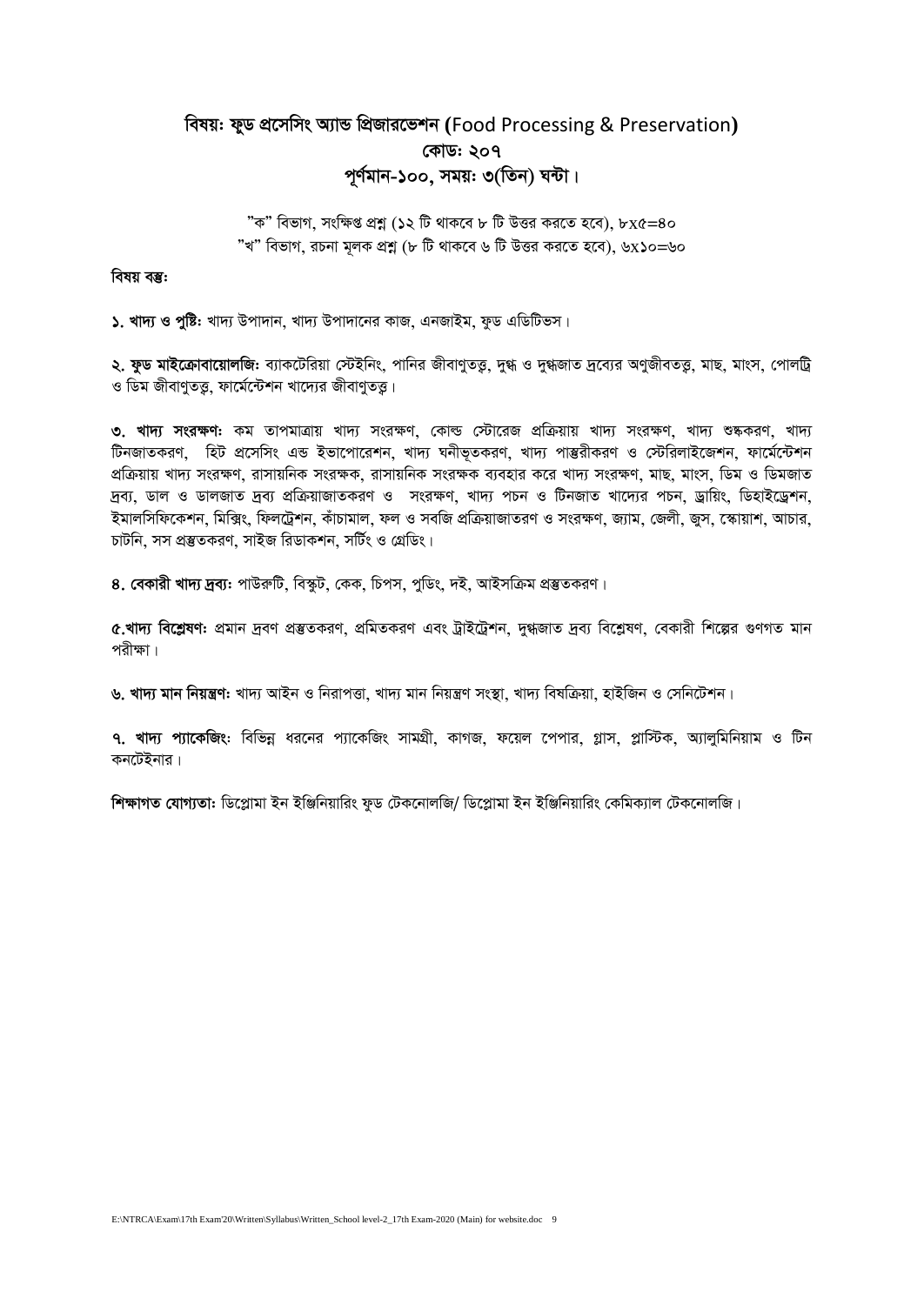## *welq: †Rbv‡ij B‡jKwUªK¨vj IqvK©m / B‡jKwUªK¨vj †gBb‡Ub¨vÝ IqvK©m* **(**General Electrical Works/Electrical Maintenance Works**)** *†KvW: 208* পূৰ্ণমান-১০০, সময়<u>:</u> ৩(তিন) ঘন্টা।

 $"$ ক" বিভাগ, সংক্ষিপ্ত প্রশ্ন (১২ টি থাকবে ৮ টি উত্তর করতে হবে), ৮x*৫=*8০ *ÓLÓ wefvM, iPbv g~jK cÖkœ (8 wU \_vK‡e 6 wU DËi Ki‡Z n‡e), 6*x*10=60*

#### *বিষয় বস্তু:*

ইলেকট্রিসিটি, ইলেকট্রিক কারেন্ট, ভোল্টেজ, রেজিষ্ট্যাঙ্গ, ওহমের সূত্র, চুম্বক, অল্টারনেটিং কারেন্ট, ইলেকট্রিক্যাল কন্ডাক্টরের সাইজ ও রেজিষ্ট্যান্সের সত্র, বিদ্যৎ পরিবাহীর রেজিষ্ট্যান্স ও তাপমাত্রার মধ্যে সম্পর্ক, নেটওয়ার্ক থিওরেম, কারশফের সত্র, *k*খভেনিন থিওরেম, ইলেকট্রিশিয়ান টুলস, ক্যাপাসিটর, ইলেকট্রো-ম্যাগনেটিক ইন্ডাকশন, এক ফেজ ও তিন ফেজ বৈদ্যুতিক পাওয়ার, এনার্জি ও পাওয়ার ফ্যাকটর, বৈদ্যুতিক তার ও কেবল, বৈদ্যুতিক তারের জয়েন্ট, বৈদ্যুতিক প্রাক্কলন, ওয়্যারিং লে-*আউট ও ব-প্ৰিন্ট, ইলমিনে*শন, বিদ্যুৎ উৎপাদন ও বিদ্যুৎ উৎপাদন কেন্দ্ৰের স্থান নিৰ্বাচন, ট্ৰান্সমিশন ও ডিস্টিবিউশন, ওভারহেড *ও* আভারগ্রাউন্ড ক্যাবল সংস্থাপন, সাব-স্টেশন।

 $\lambda$ . সার্কিট: বৈদ্যতিক সার্কিট, সিরিজ-প্যারালাল-মিশ্র সার্কিট, রেজিস্টিভ, ইন্ডাকটিভ ও ক্যাপাসিটিভ সার্কিট, আর-এল-সি *সি*রিজ-প্যারালাল্ল সার্কিট, টিউব লাইট সার্কিট, ক্যাপাসিটর ও সেলের সিরিজ-প্যারালাল সংযোগ, এসি তিন ফেজ সার্কিট, তিন *†dR ÷vi I †Wëv ms‡hvM, ˆe`y¨wZK Iq¨vwis I †Uw÷s, Wv‡qvW-‡iKwUdvqvi I wdëvi mvwK©U|*

২. সংযোগ ও কার্যপদ্ধতি: বৈদ্যুতিক পরিমাপক যন্ত্র, অ্যামিটার, ভোল্টমিটার, ওহমমিটার, অ্যাভোমিটার, ওয়াটমিটার, এনার্জিমিটার, ডিজিটাল এনার্জিমিটার, পাওয়ার ফ্যাকটর মিটার, ফ্রিকোয়েন্সী মিটার, টেকোমিটার ও ইন্স্ট্রমেন্টের রেঞ্জ বৃদ্ধি।

৩. **নিরাপত্তা ও রক্ষণযন্ত্র:** বৈদ্যুতিক নিরাপত্তা বিধি, নিরাপদ কর্মপদ্ধতি ও প্রাথমিক চিকিৎসা, নিয়ন্ত্রন যন্ত্র, ফিউজ, এমসিবি, আর্থিং, সার্কিট ব্রেকার, আর্থ লিকেজ সার্কিট ব্রেকার, এয়ার সার্কিট ব্রেকার, কারা, রুজ, কাইটনিং অ্যারেস্টার।

8. **মূলনীতি, গঠন ও কাৰ্যপদ্ধতি:** সাধারণ সেল, ড্ৰাই সেল, লিড-লিড এসিড সেল, সোলার সিসটেম, ডিসি জেনারেটর ও *†gvUi, Gwm †Rbv‡iUi I †gvUi, Gwm wm‡½j †dR †gvUi I wmb‡µbvm †gvUi, UªvÝdg©vi, Kv‡i›U I c‡Ubwkqvj*  ট্রাঙ্গফর্মার, মেগার, বৈদ্যুতিক ল্যাম্প, আইপিএস, ইপিএস, ইউপিএস, ভোল্টেজ স্ট্যাবিলাইজার।

*6.* সাধারণ ক্রটি ও প্রতিকার: বৈদ্যতিক হিটার, ইস্ত্রি, কেটলি, টৌষ্টার, হেয়ার ড্রায়ার, ককার, রেফ্রিজারেটর, মাইক্রো ওয়েভ *ও*ভেন, বৈদ্যুতিক যন্ত্ৰপাতির সাধারণ ক্ৰটি।

 $\frac{1}{2}$  **শিক্ষাগত যোগ্যতা:** ডিপ্লোমা ইন ইঞ্জিনিয়ারিং ইলেকট্রিক্যাল টেকনোলজি।

## *[বি.দ.: "জেনারেল ইলেকট্রিক্যাল ওয়ার্কস / ইলেকট্রিক্যাল মেইনটেন্যান্স ওয়ার্কস" বিষয়ে উত্তীর্ণ*  $\overline{r}$ পরীক্ষার্থী দুটো ট্রেডের যেকোন একটি ট্রেডে শিক্ষক হতে পারবেন।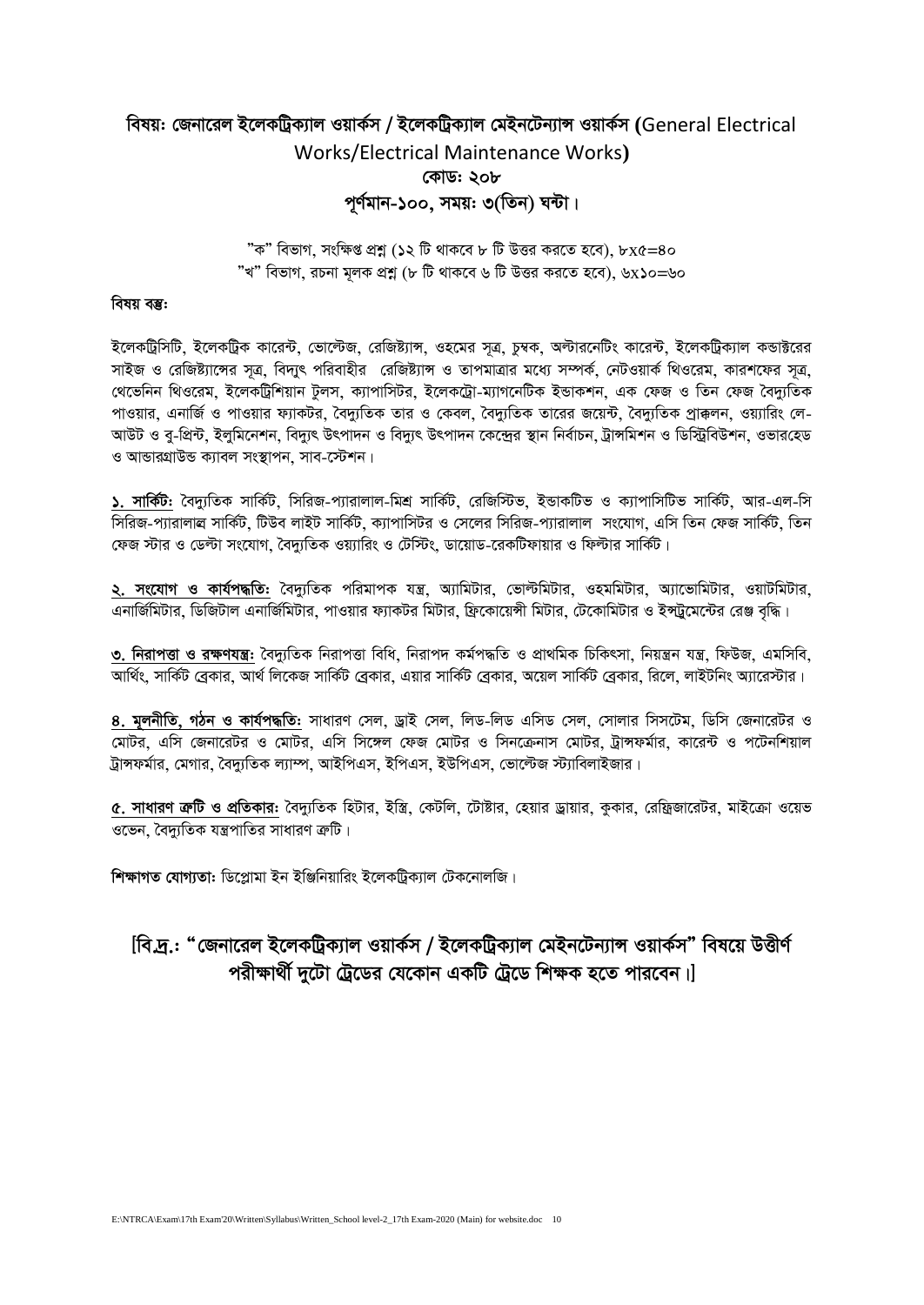## *welq: †Rbv‡ij B‡jKUªwb·* **(**General Electronics**)** *†KvW: 209 c~Y©gvb-100, mgq: 3(wZb) N›Uv|*

 $"$ ক" বিভাগ, সংক্ষিপ্ত প্রশ্ন (১২ টি থাকবে ৮ টি উত্তর করতে হবে), ৮x*৫=*8০ *ÓLÓ wefvM, iPbv g~jK cÖkœ (8 wU \_vK‡e 6 wU DËi Ki‡Z n‡e), 6*x*10=60*

#### *বিষয় বস্তু:*

*ই*লেকট্রিসিটি: বৈশিষ্ট্য, প্রকারভেদ, কারেন্ট, ভোল্টেজ, রোধ *ই*লেকট্ৰিক সাৰ্কিট: উপাদান, প্ৰকাৱভেদ, সমস্যা ও সমাধান *দেল ও ব্যাটারী: গঠন, প্রকারভেদ, ব্যবহার সেমিকভাকটর: গঠন, প্রকারভেদ, বৈশিষ্ট্য ‡mwgKÛvKUi wWfvBm: Wv‡qvW, †¯úkvj Wv‡qvW, UªvbwR÷i,* FET, DIAC, TRIAC*,* SCR, UJT *আ*মপ্লিফায়ার: সংগা, বায়াসিং, অ্যামপ্লিফিকেশন, কমনবেস, কমন ইমিটার, কমন কালেকটর ও পুশপুলের ব্যবহার *অপা*রেশনাল অ্যামপ্লিফায়ার: মুলনীতি, বৈশিষ্ট, প্রকারভেদ, ব্যবহার *প*াওয়ার সাপ্লাই: রেগুলেটেড, ভেরিয়েবল, সইচিং মোড, ব্যবহার *ট্রান্সডিউসার: মূলনীতি, প্রকারভেদ, ব্যবহার ইলেক*ট্ৰনিক মেজারিং ইন্সট্ৰুমেন্টস: শ্ৰেণীবিভাগ, মূলনীতি, স্পেসিফিকেশন, ব্যবহার *কন*জিউমার ইলেকট্রনিক্স (গৃহস্থালী ইলেকট্রনিক যন্ত্রপাতি): মূলনীতি, সাধারণ ব্লক ডায়াগ্রাম, ব্যবহার *লজিক গেট ও বুলিয়ান অ্যালজাব্রা: প্র*কারভেদ, ট্রথটেবিল, সমীকরণ, ডি-মরগ্যান ততু, বুলিয়ান সমীকরণ সহজীকরণ *Kw¤^‡bkbvj I wm‡Kv‡qbwkqvj jwRK mvwK©U: GWvi, mveUªv±i, gvwë‡cø·vi, wW- gvwë‡cø·vi, Gb‡KvWvi, wW-‡KvWvi,*   $\widehat{x}$ প-ফুপ সমহ, শিফট রেজিস্টার,এডি/ডিএ কনভার্টার। *B‡jKUªwbK KwgDwb‡Kkb: gWy‡jkb, wW-gWy‡jkb, †iwWwiwmfvi, mycvi wnUv‡ivWvBb †iwWI wiwmfvi টেলিভিশন: ট্রান্সমিশন সিস্টেম, রিসিভিং সিস্টেম, মনোক্রোম, কালার, LCD ও LED টিভি সম্পর্কে মৌলিক ধারণা A¨vWfvÝW B‡jKUªwbK KwgDwb‡Kkb wm‡÷g: Iq¨vi †jm A¨vwcø‡Kkb, cÖ‡UvKj,†gvevBj wm‡÷g, ivWvi, †m‡UjvBU I* 

অপটিক্যাল ফাইবার কমিউনিকেশন।

*শিক্ষাগত যোগ্যতা: ডিপ্লোমা ইন ইঞ্জিনিয়ারিং ইলেকট্রনিক্স টেকনোলজি/ডিপ্লোমা ইন ইঞ্জিনিয়ারিং ইলেকট্রোমেডিক্যাল (টক*নোললজি।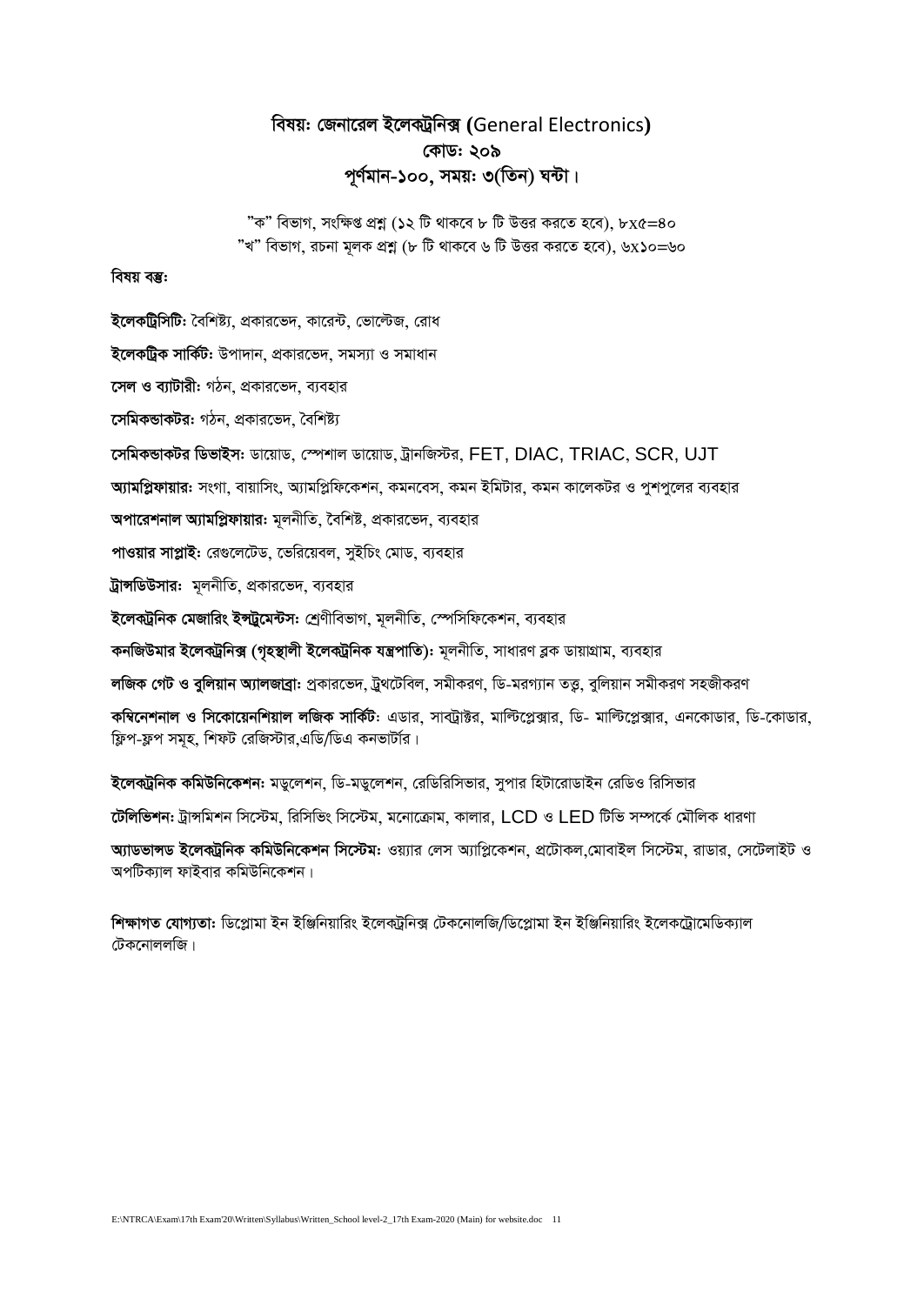## বিষয়: অটোমোটিভ (Automotive) কোড: ২১০ পূর্ণমান-১০০, সময়: ৩(তিন) ঘন্টা।

"ক" বিভাগ, সংক্ষিপ্ত প্রশ্ন (১২ টি থাকবে ৮ টি উত্তর করতে হবে), ৮x৫=৪০ "খ" বিভাগ, রচনা মূলক প্রশ্ন (৮ টি থাকবে ৬ টি উত্তর করতে হবে), ৬x১০=৬০

#### বিষয় বস্তু:

- সাধারণ হ্যান্ড টুল্স ও মেজারিং টুল্স ও আধুনিক অটোমোবাইল শপে ব্যবহৃত টুল্স ও ইকুইপমেন্ট।
- বেসিক আর্ক ওয়েল্ডিং, বেসিক গ্যাস ওয়েল্ডিং, বেসিক ব্রেজি ও সোল্ডারিং।

বেসিক টার্ম ও সংজ্ঞা- টপ ডেড সেন্টার, বটম ডেড সেন্টার, বোর, স্টেক, সোয়েপ্ট ভলিউম, ক্রিয়ারেন্স ভলিউম, টোটাল ভলিউম, কম্প্রেশন রোশিও, হুইল বেজ, হুইল ট্রিড, রোড ক্লিয়ারেন্স, ওভার হ্যাংগ, চেচিস, বডি, বি.এইচ.পি, আই.এইচ.পি. টৰ্ক. এফ.এইচ.পি।

- এস.আই ও সি.আই ইঞ্জিনের জ্বালানী দহন প্রক্রিয়া ও স্ট্রোকগুলির কার্য পদ্ধতি।
- ভালভ টাইমিং ড্ৰায়াগ্ৰামসহ ভালভ মেকানিজমের গঠন ও কাৰ্যপদ্ধতি।
- কার্ররেটর বিশিষ্ট পেট্রোল ফুয়েল সিস্টেম, ডিজেল ফুয়েল সিস্টেম, এয়ার ইনটেক সিস্টেম, এগজস্ট সিস্টেম, ইঞ্জিন কলিং সিস্টেম ও ইঞ্জিন লবিকেটিং সিস্টেম এবং এদের অংশ গুলির গঠন ও কার্যপদ্ধতি।
- ইঞ্জিনের পাওয়ার টান্সমিশন সিস্টেম।
- ইঞ্জিন ক্লাঁচ, গিয়ার বক্স, টর্ক কনভারটার, প্রপেলার শ্যাফ্ট, ডিফারেন্সিয়াল, ও এক্সেলের গঠন ও কার্যপদ্ধতি।
- হুইল এলাইনমেন্ট ও হুইল ব্যালেন্সিং পদ্ধতি, হুইল রোটেশন, টায়ার স্পেসিফিকেশন, টায়ার ক্ষয় ও টায়ারের প্রেসার।
- ম্যানুয়াল ও পাওয়ার স্টিয়ারিং সিস্টেম ও এর অংশ গুলি গঠন ও কার্যপদ্ধতি।
- সাসপেনশন সিস্টেম ও এর অংশ গুলি গঠন ও কার্য পদ্ধতি।
- মেকানিক্যাল, হাইড্রোলিক, সার্ভো ও এয়ার বেক সিস্টেম এর গঠন ও কার্য পদ্ধতি।
- লেড এসিড ব্যাটারীর কাজ, গঠন, রাসয়নিক বিক্রিয়া, চার্জিং, টেস্টিং ও সার্ভিসিং।
- ইলেকট্ৰিক মোটৱ স্টাটিং সিস্টেম, চাৰ্জিং সিস্টেম, হৰ্ণ সিস্টেম ও লাইট সিস্টেম এবং এর অংশ গুলি গঠন ও কাৰ্যপদ্ধতি।
- বেসিক ই এফ আই সিস্টেম ও এর অংশ গুলির নাম ও কাজ।
- পেট্রোল, ডিজেল, সিএনজি, এলপিজি ও বিভিন্ন ধরণের লুব্রিক্যান্টের উৎপত্তি, পরিচিতি ও এ সংক্রান্ত বিভিন্ন ধরণের সংজ্ঞা।
- ট্ৰাফিক সাইন, সিগন্যাল ও রোড মার্কিং।
- ড্ৰাইভিং আইন কানুন ও বিধিমালা।
- অটো সাইকেল, ডিজেল সাইকেল ও রেফিজারেশন সাইকেলের কার্যপদ্ধতি ও দক্ষতা নির্ণয়।
- অটোমোবাইল এয়ার কন্ডিশন সিস্টেম।

শিক্ষাগত যোগ্যতা:ডিপ্লোমা ইন ইঞ্জিনিয়ারিং অটোমোবাইল টেকনোলজি/ডিপ্লোমা ইন ইঞ্জিনিয়ারিং পাওয়ার টেকনোলজি।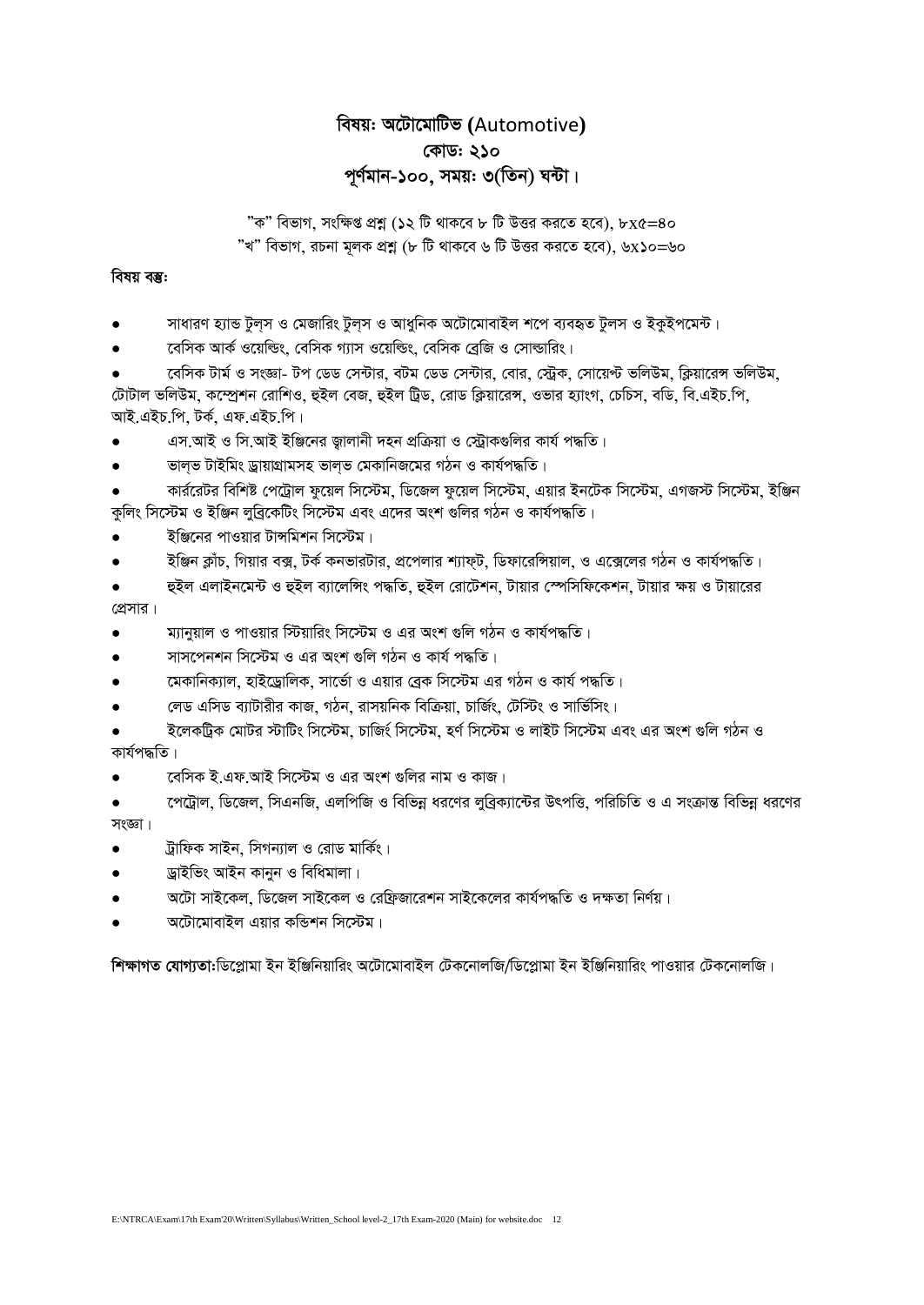## বিষয়: ফার্ম মেশিনারি (Farm Machinery) কোড: ২১১ পূর্ণমান-১০০, সময়: ৩(তিন) ঘন্টা।

"ক" বিভাগ, সংক্ষিপ্ত প্রশ্ন (১২ টি থাকবে ৮ টি উত্তর করতে হবে), ৮x৫=৪০ "খ" বিভাগ, রচনা মূলক প্রশ্ন (৮ টি থাকবে ৬ টি উত্তর করতে হবে), ৬x১০=৬০

#### বিষয় বস্তু:

- ফাৰ্ম শপে/বাস্তব ক্ষেত্ৰে নিৱাপত্তামূলক সতৰ্কতা।  $\mathbf{S}$
- ফাৰ্ম শপে ব্যবহৃত টুলস: হ্যান্ড টুলস, মেজারিং টুলস, কাটিং টুলস, মাৰ্কিং টুলস ও টেষ্টিং টুলস। ২.
- জেনারেল মেকানিক্স: সয়িং, ফাইলিং, ড্রিলিং, চিপিং, স্ক্রেপিং।  $\mathcal{O}$ .
- স্ক্র-থেড: ইন্টারনাল থেড ও এক্সটারনাল থেড। 8.
- শীট মেটাল ওয়ার্ক ¢.
- ওয়েল্ডিং: আর্ক ওয়েল্ডিং, গ্যাস ওয়েল্ডিং, সোল্ডারিং এবং ব্রেজিং। ৬.
- পাইপ ও পাইপ ফিটিং ٩.
- সেচ পাম্প: রেসিপ্রোকেটিং পাম্প, সেন্টিফিউগাল পাম্প, টারবাইন পাম্প, সাবমার্জিবল পাম্প। ৮.
- ইঞ্জিন: ডিজেল ইঞ্জিন, পেট্ৰোল ইঞ্জিন, সিএনজি ও ইএফআই ইঞ্জিন। ৯.
- লেড এসিড সেল ব্যাটারী: কাজ, গঠন, রাসয়নিক বিক্রিয়া, চার্জিং, টেস্টিং ও সার্ভিসিং।  $\mathsf{S}$ .
- **টিলেজ ইমপ্তিমেন্টস:** প্রাইমারী ও সেকেন্ডারী টিলেজ ইমপ্রিমেন্টস।  $55.$
- পাওয়ার টিলার: পাওয়ার টিলার আ্যাটাচমেন্ট, পাওয়ার টিলার ব্রেক সিষ্টেম, পাওয়ার টিলার ক্লাচ, সার্ভিসিং। ১২.
- ট্রাক্টর: ট্রাক্টর অ্যাটাচমেন্ট, ট্রাক্টর স্টিয়ারিং সিস্টেম, ট্রাক্টর ব্রেক সিস্টেম।  $50.$
- পাওয়ার টিলার ও ট্রাক্টর হুইল  $38.$
- প্রিহারভেস্ট ও হারভেস্ট যন্ত্রপাতি: সিড ড্রিল/ড্রাম সিডার, উইডার, গুটি ইউরিয়া সার তৈরীর মেশিন, SG. ধান-গম কৰ্তন যন্ত্ৰপাতি।
- পোস্ট হারভেস্টিং যন্ত্রপাতি: থেসার, উইনোয়ার, ড্রায়ার, রাইস হলার ও রাইস পলিসার, স্প্রেয়ার  $56.$
- প্ৰাউয়িং পদ্ধতি  $39.$
- প্ল্যান্টিং ইকুইপমেন্ট: রো-ক্রপ প্ল্যান্টার, রাইস ট্রান্সপ্ল্যান্টার।  $\mathcal{F}$ .
- বৈদ্যুতিক মোটর  $\delta$ .

শিক্ষাগত যোগ্যতা: ডিপ্লোমা ইন ইঞ্জিনিয়ারিং পাওয়ার টেকনোলজি/ডিপ্লোমা ইন ইঞ্জিনিয়ারিং অটোমোবাইল টেকনোলজি /ডিপ্লোমা ইন ইঞ্জিনিয়ারিং এগ্রিকালচার টেকনোলজি ।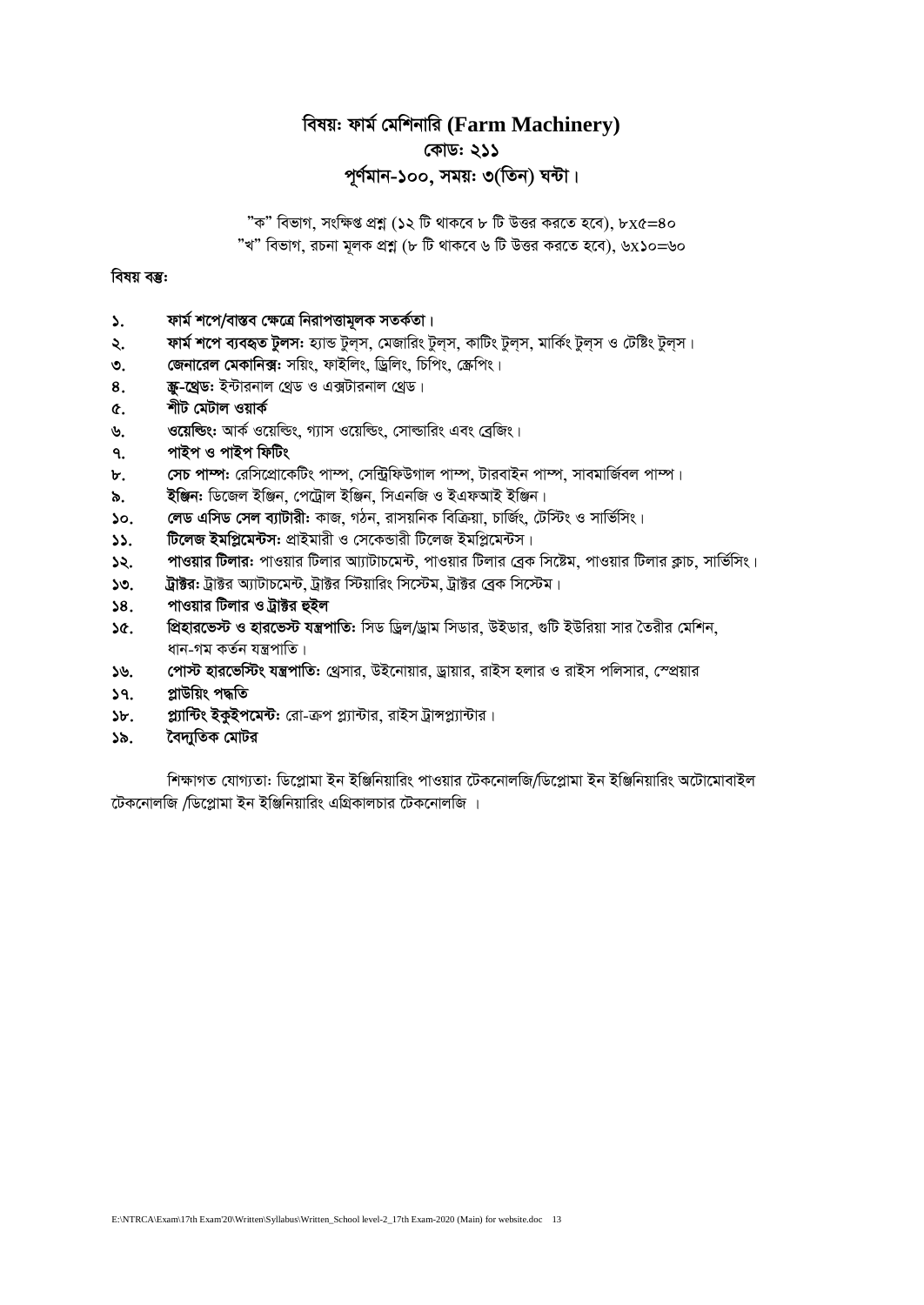## বিষয়: রিষ্ক্রিজারেশন এন্ড এয়ারকন্ডিশন (Refrigeration & Air-conditioning) কোড: ২১২ পূর্ণমান-১০০, সময়: ৩(তিন) ঘন্টা।

"ক" বিভাগ, সংক্ষিপ্ত প্রশ্ন (১২ টি থাকবে ৮ টি উত্তর করতে হবে), ৮x৫=৪০ "খ" বিভাগ, রচনা মূলক প্রশ্ন (৮ টি থাকবে ৬ টি উত্তর করতে হবে), ৬x১০=৬০

#### বিষয় বস্তু:

তাপ, তাপ স্থানান্তর, তাপমাত্রা, চাপ, রেফ্রিজারেশন ট্রেড, ওয়ার্কশপের নিরাপত্তা, সাধারণ হ্যান্ড টলস, রেফ্রিজারেশন এন্ড এয়ারকভিশনিং টুলস, ইলেকট্রিক্যাল ইন্সট্রমেন্ট, পাইপ ও টিউব, পাইপ ফিটিংস, বিদ্যুত , ওহমের সত্র, বিদ্যুৎ পরিবাহী ও অপরিবাহী পদার্থ, বৈদ্যুতিক বতর্নী, বৈদ্যুতিক পাওয়ার, বৈদ্যুতিক তার, বৈদ্যুতিক সুইচ, বাসগহে ব্যবহৃত ওয়্যারিং, সোন্ডারিং, গ্যাস ওয়েল্ডিং এর আবশ্যকতা, সিংগেল ফেজ মোটর, রিলে, ওভারলোড প্রটেকটর, ক্যাপাসিটর, থার্মোস্টেট। রেফ্রিজারেশন কন্ট্রোলস, প্রেসার কাটআউট, অয়েল কাটআউট, সলিনয়েড ভাল্ব, ইলেকট্রিক কনডাকটর, টাইমার, রিফ্রিজারেশন পদ্ধতি অটোমেশন, থ্রি-ফেজ বৈদ্যতিক মোটর, স্টার্টার, এয়ার ফিল্টার, ব্রোয়ার ফ্যান, ডাক্ট, ডাক্ট আউটলেট, পাম্প, কলিং টাওয়ার, ডি-ফ্রস্টিং পদ্ধতি। রেফ্রিজারেশন এন্ড এয়ারকন্ডিশনিং ইন্দ্রমেন্ট, রেফ্রিজারেশন পদ্ধতি, রেফ্রিজারেন্ট, কম্প্রসর, কন্ডেনসার, রিসিভার, রেফ্রিজারেন্ট নিয়ন্ত্রক, ইভাপোরেটর, রেফ্রিজারেশন এর আনসাংগিক যন্ত্রাংশ, রেফ্রিজারেশন পদ্ধতিতে লিক, ভ্যাকুয়াম, রেফ্রিজারেন্ট চার্জিং, কম্প্রেসর তেল, রেফ্রিজারেটর, রেফ্রিজারেটরের ক্রটি, এয়ারকন্ডিশনিং পদ্ধ বিভি (সিস্টেম), উইন্ডো টাইপ এয়ার কভিশনার, উইন্ডো টাইপ এয়ার কভিশনারের ক্রটি, উইন্ডো টাইপ এয়ার কভিশনারের ফ্যান মোটর, উইন্ডো টাইপ এয়ার কন্ডিশনারের স্থাপন, উইন্ডো টাইপ এয়ার কন্ডিশনারের রক্ষণাবেক্ষণ, ওয়াটার কলার, বোতল কলার। সাইক্রোমেট্রিক চার্ট, এয়ারকভিশনিং, ডাইরেক্ট এয়ারকভিশনিং, ইনডাইরেক্ট এয়ারকভিশনিং, প্যাকেজ টাইপ এয়ারকভিশনার, এবজর্বপশন রেফ্রিজারেশন, আইস প্লান্ট, ফ্লেকার আইস মেকার, বেভারেজ কুলার, বিভারেজ কুলারের বৈদ্যুতিক বর্তনী, অটো এয়ারকন্ডিশনিং, স্প্লিটটাইপ এয়ার কন্ডিশনার, স্প্লিটটাইপ এয়ারকন্ডিশনার স্থাপন, স্প্লিটটাইপ এয়ার কভিশনারের বৈদ্যুতিক সার্কিট রক্ষণাবেক্ষণ, Automotive Engines and their systems, Cooling and heating load calculation.

শিক্ষাগত যোগ্যতা: ডিপ্লোমা ইন ইঞ্জিনিয়ারিং রেফ্রিজারেশন এন্ড এয়ারকন্ডিশনিং টেকনোলজি/ডিপ্লোমা ইন ইঞ্জিনিয়ারিং (রিফ্রিজারেশন বিষয় সহ) পাওয়ার টেকনোলজি।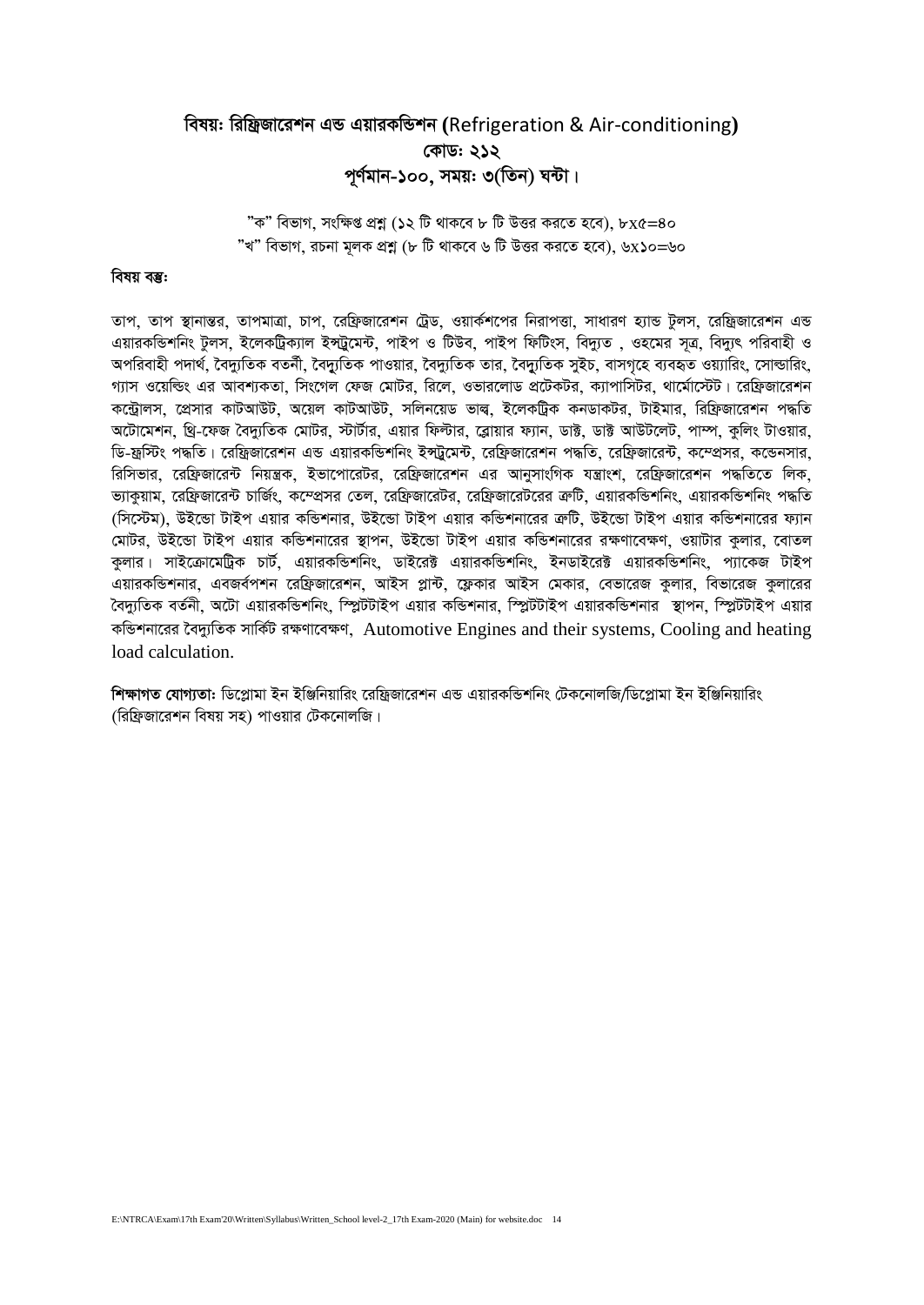## *welq: wewìs †gBb‡Ub¨vÝ/wmwfj KÝUªvKkb* **(**Building Maintenance/Civil Construction**)** *†KvW: 213* পূৰ্ণমান-**১**০০, সময়: ৩(তিন) ঘন্টা।

 $"$ ক" বিভাগ, সংক্ষিপ্ত প্রশ্ন (১২ টি থাকবে ৮ টি উত্তর করতে হবে), ৮x*৫=*8০ *ÓLÓ wefvM, iPbv g~jK cÖkœ (8 wU \_vK‡e 6 wU DËi Ki‡Z n‡e), 6*x*10=60*

#### *বিষয বস্তু:*

*সিভি*ল কন্সটাকশন এন্ড বিল্ডিং মেইনটেন্যান্স: ইমারত নির্মাণ ক্ষেত্রে ব্যবহৃত হ্যান্ড টলস ও ইকুইপমেন্ট। বিভিন্ন প্রকার ইমারত সামগ্রী, বালি, সিমেন্ট, চুন, লোহা, সিরামিক ইট, গ্লাস, থাই এলুমিনিয়াম। বিভিন্ন প্রকার ইমারত সামগ্রীর মাঠ পর্যায়ে পরীক্ষা এবং গুদামজাতকরণ। ইটের গাঁথুনীতে ব্যবহৃত বিভিন্ন প্রকার বন্ড, ক্লোজার, মসলা বা মর্টার, প্লাষ্টার বা আস্তর, পয়েন্টিং। নীট *সি*মেন্ট ফিনিশিং স্কার্টিং, কিউরিং, ড্যাম্প প্রুফ কোর্স বা ডিপিসি। মাটি পরীক্ষা, বিভিন্ন প্রকার ভিত্তি, ইমারত ওরিয়েন্টেশন, ইমারতের লে-আউট। কংক্রিট, স্লাম্প টেস্ট, পানি সিমেন্ট অনুপাত, মেঝে, লিন্টেল, আর্চ, বীম, কলাম, ছাদ রুফ, জলছাদ, *‡gvRvBK, UvBjm| PzbKvg, iw½b PzbKvg, wW‡÷¤úvi, ‡mœv-†mg/WyD‡iv †mg, cywU, ‡cBw›Us| wmuwo, Kjvg †em, Kjvg বীম ও ছাদের রড ফ্রেব্রিকে*শন। কাঠ ও টিম্বার, কাঠের বিকল্প দ্রব্যাদি, কাঠের কাজে ব্যবহৃত যন্ত্রপাতি, কাঠের কাজের জোড, কাঠের কাজে ব্যবহৃত হার্ডওয়ার, কাঠের কাজে ব্যবহৃত গ্ল<sup>8</sup> ও পলিশিং দ্রব্যাদি।

*দ*রজা-জানালা ও আসবাবপত্রে ব্যবহৃত কাঠ পরিচিতি, দরজার আদর্শ সাইজ, জানালা আদর্শ সাইজ। পার্টিশন ও সিলিং নির্মাণ *‡KŠkj, ‡m›Uvwis, mvUvwis I dg©IqvK, ‡¯‹‡dvwìs I †kvwis| cøvw¤^s wm‡÷g, U¨vsK, Uª¨vc, ‡mcwUK U¨vsK, ‡mvK wcU,*  ইমারতে গ্যাস লাইন সংযোগ। বিল্ডিং মেইনটেন্যান্সের মৌলিক বিষয়াদি, ওয়ার্কশপের মৌলিক বিষয়াদি, বিল্ডিং মেইনটেন্যান্স এর কর্মক্ষেত্রের সতর্কতা। ইলেকট্রিক্যাল মেইনটেন্যান্স, ইলেকট্রিশিয়ানের হাত যন্ত্র, বৈদ্যুতিক তার, বৈদ্যুতিক সংযোগ *cÖ¯'Z, we`y¨Z mieivn I eÈb, j¨v¤ú †nvìvi, ‰e`y¨wZK myBP, m‡KU I cøvM, wmwjs †ivR, ‰e`y¨wZK msiÿY e¨e¯'v, ‰e`y¨wZK jvB‡b e¨eüZ wdDR, ‰e`y¨wZK mvwKU †eªKvi* (Circuit Breaker), *GKwU evwZ GKwU myBP Øviv wbqš¿‡Yi*  সার্কিট, দুটি বাতি একটি সুইচ দ্বারা নিয়ন্ত্রণের সার্কিট, দুইটি বাতি একটি সকেট দুটি সুইচ দ্বারা নিয়ন্ত্রণ সার্কিট, একটি বাতি *দুই*টি সুইচ দ্বারা স্বাধীনভাবে নিয়ন্ত্রণ সার্কিট, একটি বাতি দুই এর অধিক সুইচ দ্বারা নিয়ন্ত্রণের সার্কিট (সিডি ঘরের বাতি). কলিংবেল এর সার্কিট, টিউব লাইট, সিলিং ফ্যান। ব্যাটেন ওয়ারিং, সারফেস কনডুইট ওয়্যারিং, কনসিল্ড কনডুইট ওয়্যারিং, আর্থিং ও কম্পিউটার সংযোগ।

**এ্যাষ্টিমেটিং এন্ড কষ্টিং:** বারান্দাসহ একটি একতলা দালানের মাটি খননে পরিমান নির্ণয়। ভিত্তির গাঁথুনীর জন্য ইট, বালু ও সিমেন্টের পরিমান নির্ণয়। ভবনে ব্যবহৃত আর.সি.সি বীমের রড, কংক্রিট (খোয়া, বালি ও সিমেন্টের) পরিমান নির্ণয়। লিন্টেল, বীম ও কলামে *ব্যবহৃত রডের পরিমান নির্ণয়। দরজা ও জানালায় ব্যবহৃত কাঠের পরিমান নির্ণয়। বিএফএস, গাঁথনী, কংক্রিট ও আর.সি.সি কাজের শ্র*মিক/শ্রমের পরিমান নির্ণয়। মাটির রাস্তা ও পুকুরের মাটি খননের পরিমান নির্ণয়।

**সার্ভেয়িং: চেইন** সার্ভে, কন্টোরিং সার্ভে, লেভেলিং, থিয়োডোলাইট সার্ভে।

*এ্যাপ্লাইড মেকানিক্স: বল ও বলের বিভাজন, লব্ধি, সাম্যাবস্থা, যোগল, বলের মোমেন্ট। বিভিন্ন প্রকার সাপোর্ট ও সাপোর্টের* প্রতিক্রিয়া বল নির্ণয়। শেয়ার ফোর্স ও বেন্ডিং মোমেন্ট ডায়াগ্রাম, বিপদজনক সেকশন, ইনফ্লেকশান পয়েন্ট, বীমের উপর অর্পিত *কেন্দ্রি*ছত ও সমভাবে বিস্তৃত লোডের জন্য শোয়ার ফোর্স ও বেন্ডিং মোমেন্ট ডায়াগ্রাম অংকন (সাধারণ ভাবে স্থাপিত, ক্যান্টিলিভার ও ঝুলন্ত বীম)। পীড়ন, বিকৃতি, এমএস রডের পীড়ন বিকৃতি ডায়াগ্রাম, ঈল্ড পয়েন্ট। প্রয়োগকৃত বলের জন্য *বি*ভিন্ন প্রকার পীড়ন ও বিকৃতির সমস্যাবলী।

**থিউরী এন্ড ডিজাইন অব স্ট্রাকচার: মোমেন্ট** অব ইনার্শিয়া বা জড়তার ভ্রামক । ডায়াগোনাল টেনশন। সাধারণ ভাবে স্থাপিত বীমের অর্পিত বিভিন্ন প্রকার লোডের জন্য ক্রসসেকশ নির্ণয়। আয়তাকার বীম ডিজাইন। আয়তাকার ও স্পাইরাল কলামের  $\overline{a}$ সসেকশন ও রডের পরিমান নির্ণয়।

*শিক্ষাগত যোগ্যতা: ডিপ্লোমা ইন ইঞ্জিনিয়ারিং সিভিল টেকনোলজি/ ডিপ্লোমা ইন ইঞ্জিনিয়ারিং কন্ট্রাকশন টেকনোলজি/ ডিপ্লোমা ইন ইঞ্জিনিয়ারিং সিভিল উড টেকনোলজি / ডিপ্লোমা ইন ইঞ্জিনিয়ারিং আকিটেকচার টেকনোলজি/ ডিপ্লোমা ইন ইঞ্জিনিয়ারিং mv‡f©wqs ‡UK‡bvjwR/ wW‡cøvgv Bb BwÄwbqvwis Gbfvb©‡g›U ‡UK‡bvjwR|*

## *[বি.দ্ৰ.: "বিল্ডিং মেইনটেন্যান্স/সিভিল কন্দ্ৰীকশন" বিষয়ে উত্তীৰ্ণ পরীক্ষার্থী দুটো ট্ৰেডের যেকোন* একটি টেডে শিক্ষক হতে পারবেন।।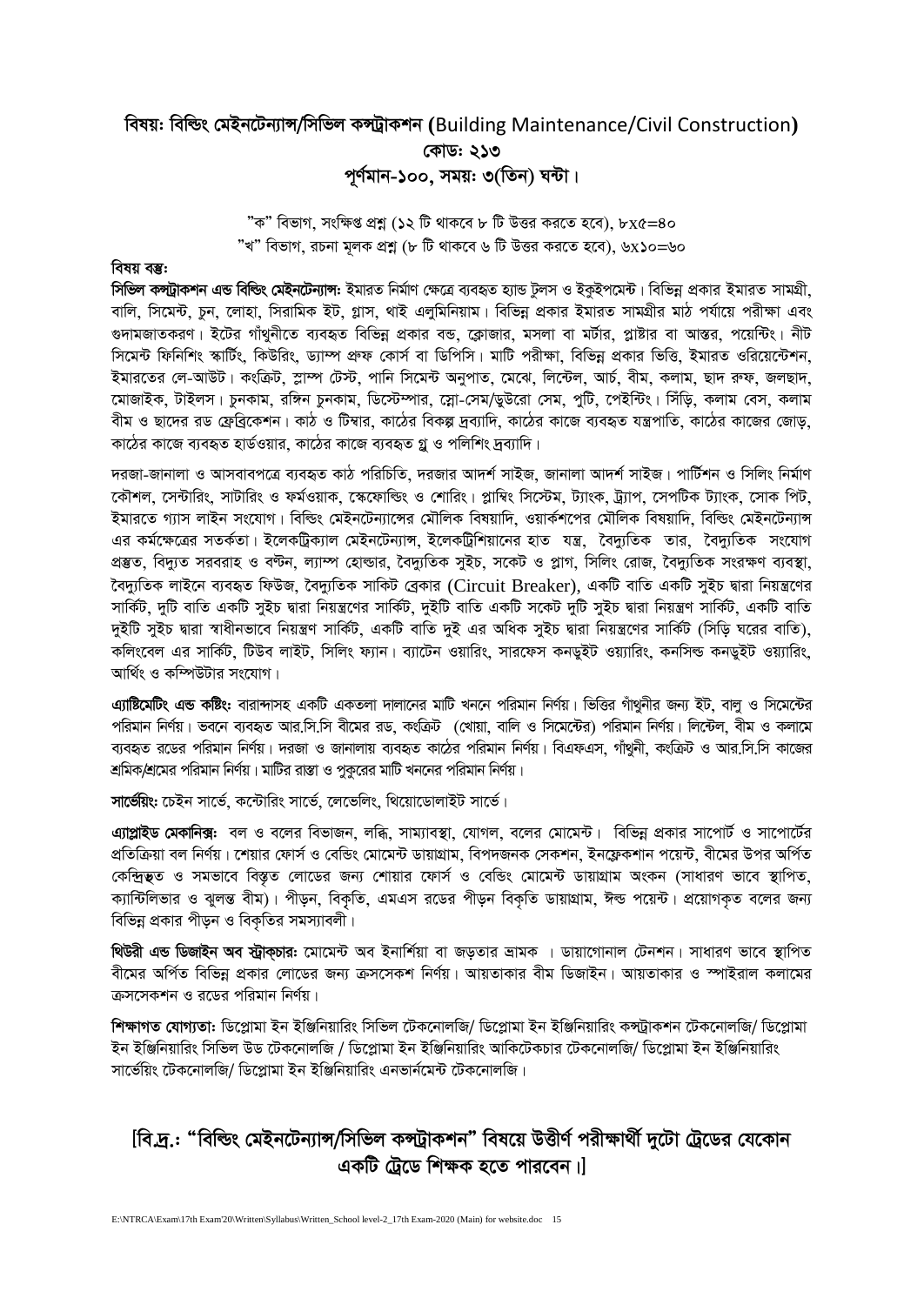## বিষয়: কম্পিউটার ও তথ্য প্রযুক্তি (Computer & Information Technology) কোড: ২১৪ পূর্ণমান-১০০, সময়: ৩(তিন) ঘন্টা।

"ক" বিভাগ, সংক্ষিপ্ত প্রশ্ন (১২ টি থাকবে ৮ টি উত্তর করতে হবে), ৮x৫=৪০ "খ" বিভাগ, রচনা মূলক প্রশ্ন (৮ টি থাকবে ৬ টি উত্তর করতে হবে), ৬x১০=৬০

#### বিষয় বস্তু:

এনালগ ও ডিজিটাল সিস্টেম: এনালগ ও ডিজিটাল সিগনাল, পার্থক্য,বৈশিষ্ট্য, উদাহরন, এনালগ ও ডিজিটাল সিস্টেমের সুবিধা ও অসুবিধা।

নাম্বার সিস্টেম ও কোড: নাম্বার সিস্টেম এর পরিবর্তন, যোগ, ২' এর পরিপরক বিয়োগ, বিসিডি, এক্সেস থ্রি ও এ্যাসকি কোড, প্যারিটি বিট, প্যারিটি জেনারেটর।

লজিক গেট ও বুলিয়ান অ্যালজ্যাবরা: বেসিক গেট, ইউনিভার্সাল গেট, বুলিয়ান অ্যালজাবরা, ডিমরগ্যানস থিওরেম, লজিক সার্কিটের সরলীকরণ, কার্নৃফ ম্যাপ।

কম্বিনেশনাল ও সিকুয়েন্সিয়াল লজিক সার্কিট: হাফ ও ফুল এ্যাড্যার,প্যারালাল এ্যাড্যার,মাল্টিপ্লেক্সার,ডিমাল্টিপ্লেক্সার, এনকোডার, ডিকোডার, সেভেন সেগমেন্ট ডিকোডার ডিসপ্লে, কম্পারেটর। ফ্লিপ-ফ্লপ, LK ফ্লিপ-ফ্রপ, ডি ও টি ফ্লিপ-ফ্লপ রেজিষ্টারের শ্রেণী বিভাগ, চার বিটের শিফ্ট রেজিষ্টারের কার্যপ্রণালী, বাফার রেজিষ্টার, ইউনিভার্সাল শিফট রেজিষ্টার, এ্যাসিক্রোনাস রিপল কাউন্টার, ডিকেট কাউন্টার।

মেমোরি: মেমোরি হাইয়ারেরকি, প্রকারভেদ, রমের স্ট্রাকচার ও এ্যাড্রেসিং কৌশল, পিরম, ইপিরম, ইইপিরম এর বৈশিষ্ট্য, ক্যাশ মেমোরি ভার্চুয়াল মেমোরির সংগা । হার্ভডিস্ক, অপটিক্যাল ডিস্ক, ফ্লাশ মেমোরী।

এ/ডি ও ডি/এ কনভার্শন: প্রয়োজনীয়তা ও প্রয়োগ,ল্যাডার টাইপ ডি/এ কনভার্টার, ডিজিটাল র্যাম্প এ/ডি কনভার্টার, রেজ্রলেশন, এ্যাকুরেসি, কনভার্শন টাইম।

কম্পিউটার আর্কিটেকচার: রিস্ক ও সিস্ক প্রসেসর, অপকোড এনকোডিং (হাফম্যান), ইনপুট/আউটপুট অপারেশন (পিপিআই/প্রোগ্রাম আই/ও, ইন্টারাপ্ট ও ডিএমএ কৌশল), প্যারালাল প্রসেসিং, পাইপলাইনিং মাল্টিপ্রসেসিং এর সংজ্ঞা।

মাইক্রোপ্রসেসর আর্কিটেকচার ও এ্যাসেম্বলী প্রোগ্রাম: সিপিইউ, এএলইউ, কন্ট্রোল ইউনিট (ডিজাইন এপ্রোচ), ইন্টেল ৮০৮৫/৮০৮৬ আর্কিটেকচার, রেজিষ্টার স্ট্রাকচার, সেগমেন্ট রেজিষ্টার, ইনস্ট্রাকশন সেট।এসেম্বলী ল্যাংগুয়েজ প্রোগ্রাম-গাণিতিক ও লজিক্যাল প্রোগ্রাম, ইনপুট/আউটপুট প্রোগ্রাম।

**মাইক্রোকস্টোলার ও পিএলসি**:কস্টোল সিস্টেম ও মাইক্রোকস্টোলার এর সংগা, প্রয়োগক্ষেত্র , সবিধা, মাইক্রোকন্ট্রোলার আকিটেকচার, পিএলসি এর প্রযোগক্ষেত্র।

ইন্টারফেসিং ও পেরিফেরালস: প্যারালাল ও সিরিয়াল ইন্টারফেস, কী-বোর্ড এনকোডার, মাউস,সিআরটি ও এলসিডি ডিসপ্লে প্রিন্টার(ডটমেট্রিক্স, ইস্কজেট ও লেজার), ইউএআরটি/ইউএএসআরটি,সিরিয়াল,প্যারালাল ও ইউএসবি পোর্ট, ওএমআর, ওসিআর, এমআইসিআর, বিসিআর, ফ্লাট বেড স্কেনার,লাইট পেন, প্লোটার,মডেম।

কম্পিউটার মেইটেনেন্স ও ট্রাবলসুটিং: প্রিভেনটিভ ও কারেকটিভ মেইনটেনেস কম্পিউটারের সিস্টেম ইউনিট, মাদারবোড,স্লট ও সকেট, বায়োস, পাওয়ার সাপ্লাই আউটপুট ভোল্টেজ ও সিগনালস, মেমোরী মডিউল, এক্সপানশন কার্ড, অপারেটিং সিস্টেম ইনষ্টলেশন, ড্রাইভার ইনষ্টলেশন, ইউটিলিটি সফটওয়্যার এর ব্যবহার।

কম্পিউটার নেটওয়ার্ক: প্রকারভেদ, নেটওয়ার্ক টপোলজি, প্রটোকল, ওএসআই মডেল, বিভিন্ন লেয়ারের কাজ ও ব্যবহৃত নেটওয়ার্ক ডিভাইস, টিসিপি/আইপি প্রটোকল সুইট ।

ডাটা ট্রান্সমিশন: ডাটারেট, বড রেট(Baud rate), চ্যানেল ক্যাপাসিটি, ব্যান্ডউইথ, ফ্রিকয়েঙ্গী স্পেকট্রাম, বেজব্যান্ড, ব্রডব্যান্ড, মডুলেশন, ডিমডুলেশন, ডিজিটাল মডুলেশন টেকনিকস, ট্রান্সমিশন মুড, ট্রান্সমিশন সিস্টেম, ট্রান্সমিশন মিডিয়া-গাইডেড (STP,UTP, Co-axial, Fiber Optics) ও আনগাইডেড মিডিয়া, সেটেলাইট কমিউনিকেশন, ডাটা কমিউনিকেশন, ল্যান,ম্যান ও ওয়ান ।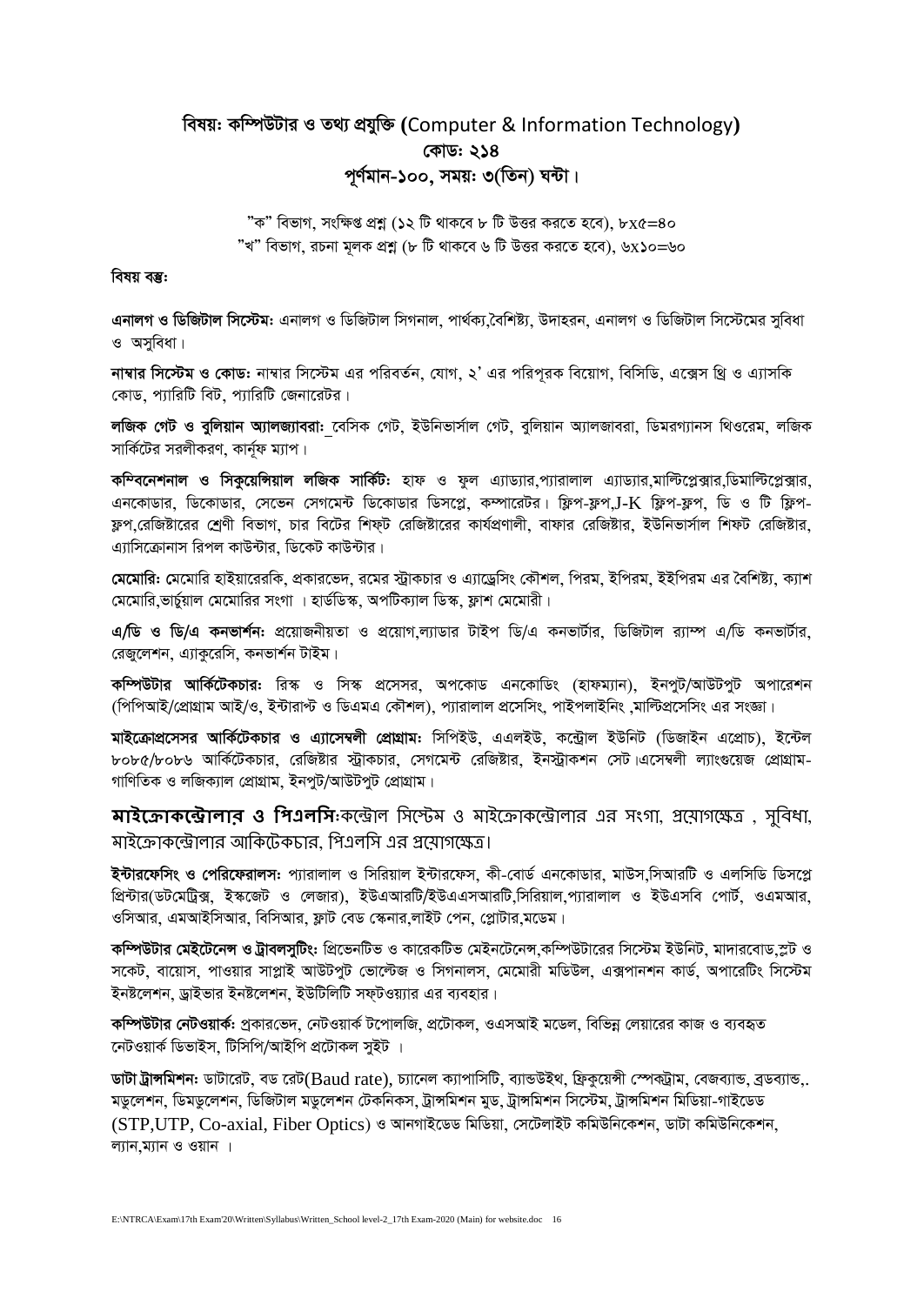*ডাটা স্ট্রাকচার: অ্যারে উপস্থাপন ও কার্যপ্রণালী, স্ট্যাক ও কিউ এর স্ট্রাকচার ও কার্যপ্রণালী, স্ট্যাক এর প্রয়োগ ক্ষেত্র, ৱিকাৱশন, লিংক লিস্ট। বাইনাৱি সার্চ, ইনসার্শন সর্ট।* 

*†cªvMÖvwgs: †cªvMÖvwgs Gi avc,†cÖvMªvwgs j¨vs¸‡q‡Ri cÖKvi‡f`, GjMwi`g,†d¬vPvU©,* 

সি প্রোগ্রামিং: ডাটা টাইপ,অপারেটরসমহ,কন্ডিশনাল ও লপিং স্টেটমেন্ট,এ্যারে ,পয়েন্টার, ফাংশন, স্ট্রাকচার, প্রিপ্রসেসর  $\sqrt{w}$ রেকটিভস, ফাইল, গ্রাফিক্রস।

*Acv‡iwUs wm‡÷g: Acv‡iwUs wm‡÷g Gi KvR , cÖKvi‡f` ,* সলনোক্স অিোন্ট্রটং সিন্ট্েন্ট্মর **এর বৈপিষ্ট্য***, cÖ‡mm*   $\frac{1}{2}$ য়ানেজমেন্ট , মেমোরি ম্যানেজমেন্ট কৌশল, সেগমেন্টেশন,ফাইল ম্যানেজমেন্ট ।

*ডাটাবেজ ম্যানেজমেন্ট: ডিবিএমএস, প্রকারভেদ, সবিধা ও অসুবিধা, ডাটা মডেল, ইআর মডেল ও রিলেশনাল মডেল, ফাইল AM©vbvB‡Rk‡bi aviYv,B‡Ûw·s †KŠkj Gi avibv,wi‡jkbvj WvUv‡eR wWRvBb-bigvjvB‡Rk‡bi avibv, †Kv‡qwi cÖ‡mwms*  এর ধারনা।

*এপ্লিকেশন প্যাকেজ: ওয়ার্ড প্রসেসর-ডকুমেন্ট তৈরি ও ফরমেটিং,টেবিল,মেক্রো,মেইলমার্জ করন, ড্রয়িং, ফুটনোট,সিম্বল, Ae‡R&± BbmvU© Kiv,wcÖw›Us I †cR †mUAvc Kib| †¯úªWwmU-WvUvwmU ˆZwi.dvskb/digyjvi e¨envi,mwU©s,†Kv‡qix I PvU© ˆZwiKib I Dc¯'vcb|WvUv‡eR-dvBj,†Uwej,WvUv‡eR ˆZwi,WvUv Gw›Uª I †Kv‡qix Kib,BDwUwjwU md&UIq¨vi|*

**গ্রাপিক্স ও মালটিপমপিয়া:** িংগো*,*গ্রোসিকযোল িফ্টও যোর প্রকোরন্ট্েদ*,* প্রন্ট্যযক প্রকোন্ট্রর প্রন্ট্ োগন্ট্েত্র*,*  মালটিমিডিয়া সফ্টওয়্যার প্রকারভেদ,প্রভ্যেক প্রকারের প্রযোগক্ষেত্র, মালটিমিডিয়া ডিভাইস এর তালিকা ।

**ইন্টার্নেট ও <b>আউটসোর্সিং**: ইন্টার্নেট, ব্রাউজার, সার্চ ইঞ্জিন, ওয়েব এড্রেস, ইউআরএল, ইমেইল এর ব্যবহার, সোশাল *wgwWqv †bUIqvK©,*আউেন্ট্িোসিসং িংগো*,* িম্ভোিনো*,* আউেন্ট্িোসিসং এর ক্ষেত্রিমুহ*,* মোন্ট্কেন্ট্িলি*,* একোউন্ট ক্ষ োলো*,*  উপাজিত অথ উত্তোলনের উপায, ফ্রট বা জালিযাতি, সচেতনতা ।

*শিক্ষাগত যোগ্যতা: ডিপ্লোমা ইন ইঞ্জিনিয়ারিং কম্পিউটার টেকনোলজি/ডিপ্লোমা ইন ইঞ্জিনিয়ারিং কম্পিউটার সায়েন্স এন্ড টে*কনোললজি/ডিপ্লোমা ইন ইঞ্জিনিয়ারিং ডাটা টেলিকমিউনিকেশন এন্ড নেটওয়ার্ক টেকনোললজি।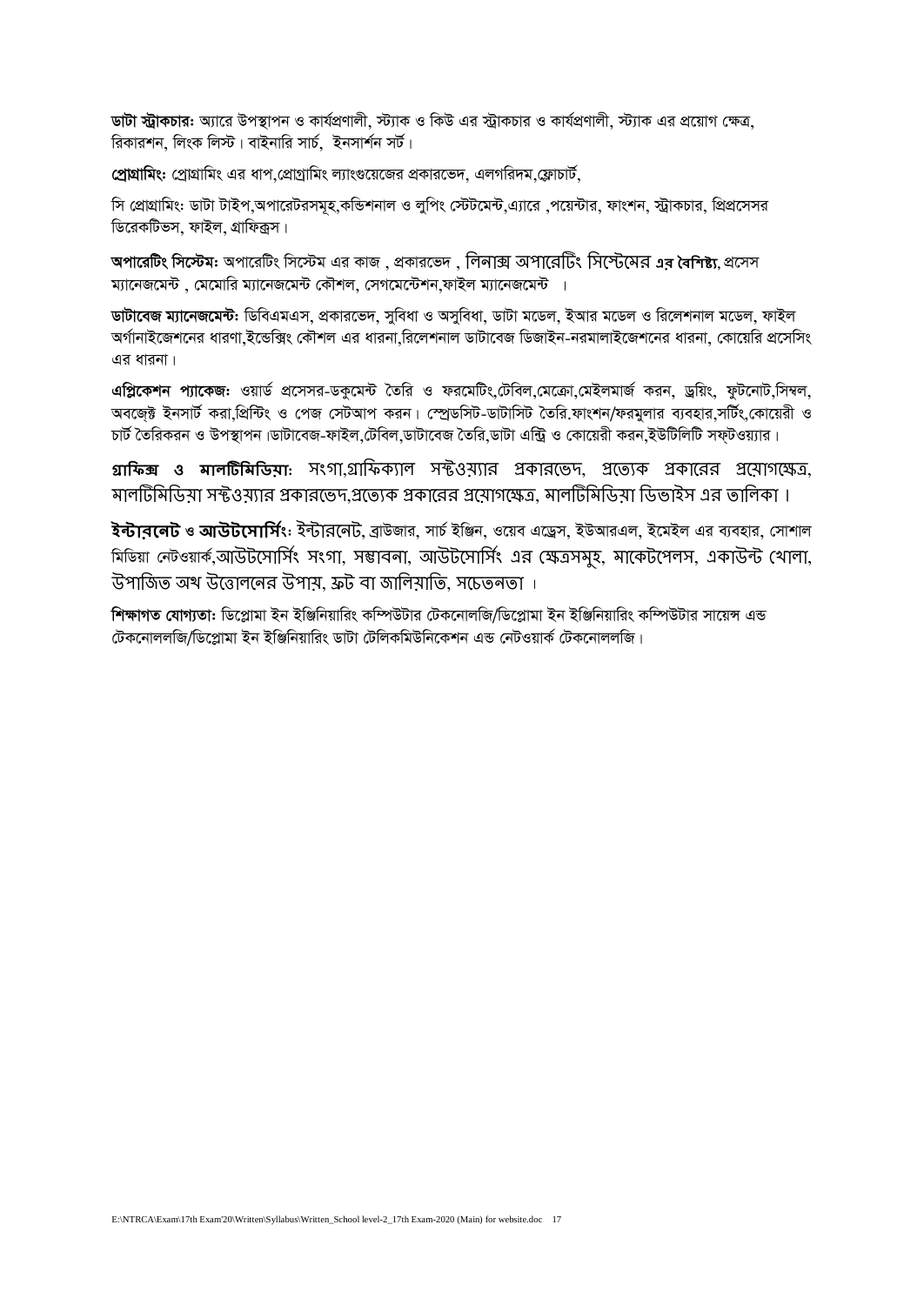## *welq: †Rbv‡ij †gKvwb·* **(**General Mechanics**)** *†KvW: 215* পূৰ্ণমান-১০০, সময়: ৩(**তিন) ঘন্টা**।

 $"$ ক" বিভাগ, সংক্ষিপ্ত প্রশ্ন (১২ টি থাকবে ৮ টি উত্তর করতে হবে), ৮x*৫=*8০  $^{\prime\prime}$ খ" বিভাগ, রচনা মূলক প্রশ্ন (৮ টি থাকবে ৬ টি উত্তর করতে হবে), ৬x১০=৬০

#### *বিষয় বস্তু:*

- জেনারেল মেকানিক্স এর ধারনা, গুরুতু ও প্রয়োজনীয়তা, এর তাত্তিক ও ব্যবহারিক জ্ঞান। সপে নিরাপত্তামূলক *ব্যবস্থাদির প্রয়োজনীয়তা, নিরাপদ কার্য্যাভ্যাস, সরঞ্জামাদির ব্যবহার, সংরক্ষন ও রক্ষনাবেক্ষন।*
- *hš¿cvwZi eY©bv, †kÖYxwefvM I e¨envi (‡j-AvDU, KvwUs, dwg©s, cwigvcK, †Uwós I †gwkb Uzjm)|*
- *ধাতু ও ধাতুর আকরিক, ধাতুর ব্যবহার ও শ্রেণীবিভাগ, গলন চুল্লী, তাপশোধন ও তাপশোধন চুল্লী।*
- *বিভিন্ন প্রক্রিয়ার (Process) নাম, শ্রেণীবিভাগ ও পদ্ধতি সমূহ, সয়িং, চিপিং, শেয়ারিং, ফাইলিং, ড্রিলিং, টানিং, বোরিং, সেপিং, মিলিং, গ্রাইভিং, নারলিং, রিভেটিং, সোল্ডারিং, ব্রেজিং, ওয়েল্ডিং, কার বিয়ে, পাইপ ফিটিংস, থ্রেডিং, টুল ফরমিং ও ফোর্জিং প্রক্রিয়ায় ব্যবহৃত মেশিন ও ইক্ইপমেন্ট।*
- *বল ও* পাওয়ার এর বিবরন এবং শ্রেণীবিভাগ, বল প্রয়োগ পদ্ধতি ও নির্নয়ন কৌশল।
- *ড্র*য়িং এর বর্ণনা, প্রয়োজনীয়তা, ড্রয়িং পদ্ধতি ও সরঞ্জাম, মেকানিক্যাল প্রাককলন এর বর্ণনা, প্রয়োজনীয়তা, পদ্ধতি প্রাককলিক এর গুনাবলী, মোট খরচ নির্ণয় ও বিক্রয়মূল্য নির্ধারন।
- কল্যান্ট ও লব্রিকেন্ট বর্ণনা, শ্রেণীবিভাগ, ব্যবহার ও গুনাবলী। জ্বালানীর শ্রেণী বিভাগ, প্রয়োগ ক্ষেত্র, গুনাবলী ও ধর্ম।
- *জি*গ ও ফিক্সার এর বর্ণনা, শ্রেণী বিভাগ ও ব্যবহার। লিমিট, ফিট, টলারেন্স, এলাউন্স এবং ক্লিয়ারেন্স এর বর্ণনা ও শ্রেণী *বি*ভাগ।

*শিক্ষাগত যোগ্যতা: ডিপ্লোমা ইন ইঞ্জিনিয়ারিং মেকানিক্যাল টেকনোলজি/ ডিপ্লোমা ইন ইঞ্জিনিয়ারিং মেকট্রনিক্স †UK‡bvjwR/wW‡cøvgv Bb BwÄwbqvwis gvBb GÛ gvBb mv‡f© †UK‡bvjwR |*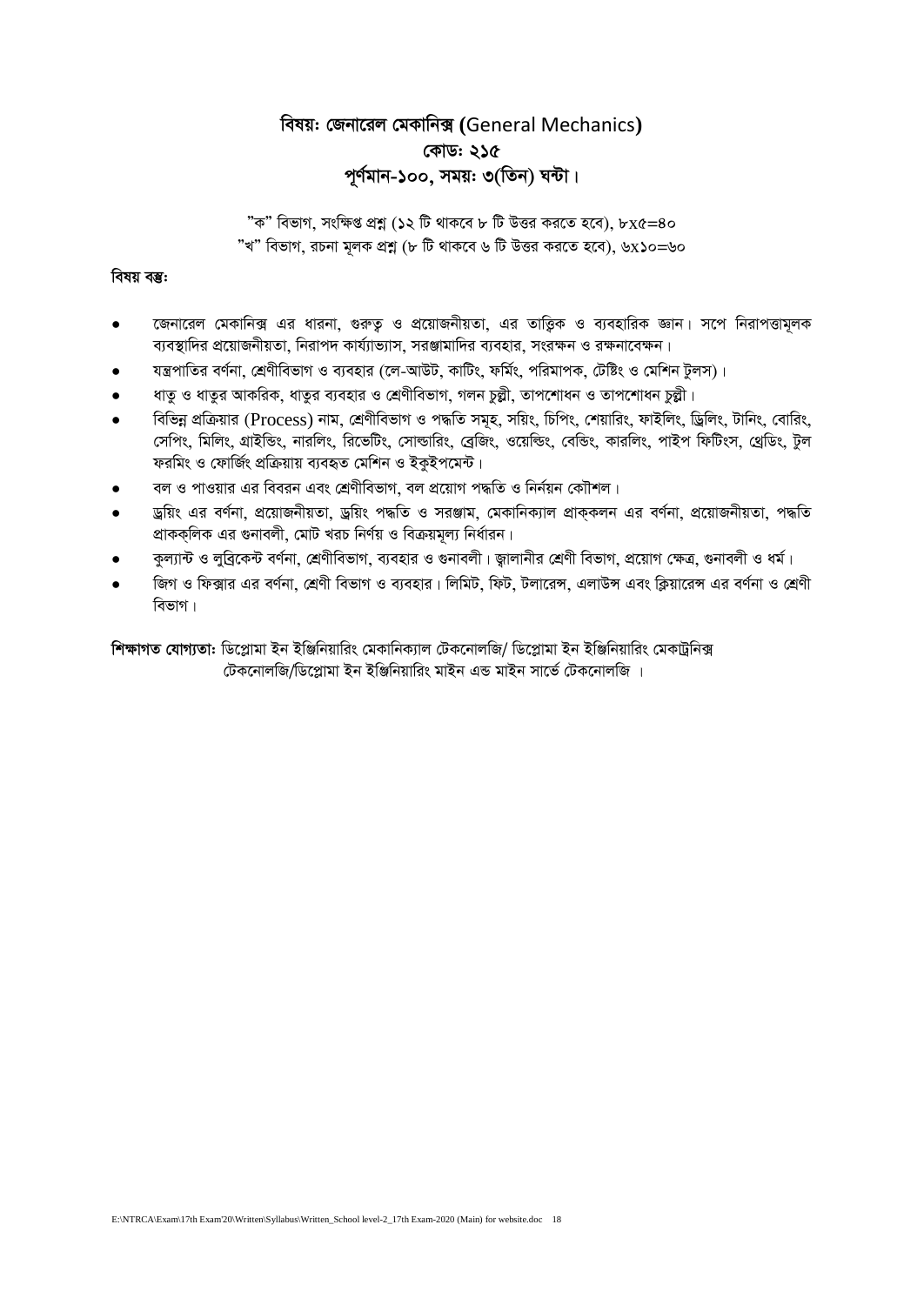## *welq: I‡qwìs A¨vÛ †dweª‡Kkb* **(**Welding & Fabrication**)** *†KvW: 216 c~Y©gvb-100, mgq: 3(wZb) N›Uv|*

 $^{\prime\prime}$ ক" বিভাগ, সংক্ষিপ্ত প্রশ্ন (১২ টি থাকবে ৮ টি উত্তর করতে হবে), ৮x*৫=*8০ *ÓLÓ wefvM, iPbv g~jK cÖkœ (8 wU \_vK‡e 6 wU DËi Ki‡Z n‡e), 6*x*10=60*

#### *বিষয় বস্তু:*

- ১. *<i>I* ওয়েন্ডিং অ্যান্ড ফেব্রিকেশন সংজ্ঞা ও প্রকারভেদ।
- *2. I‡qwìs cwRkb, I‡qwìs Kvh©c×wZ, †Rv‡oi cvk¦©‡`k cÖ¯'Z, I‡qwìs cwRkb|*
- ৩. আর্ক ওয়েল্ডিং ক্রটিসমূহ, ক্রটিরকারণ, ক্রটি প্রতিকার।
- $8.$  টত্তম ওয়েল্ডিং তৈরীর শর্তাবলী, ওয়েল্ডিং কৌশল।
- $6.$  *ও*য়েন্ডিং জোডের বিকতি, বিকতির কারণ, বিকতি দমণের উপায়, প্রতিকার।
- *6. I‡qwìs d¬v·-Gi cÖKvi‡f`, d¬v· e¨env‡ii DcKvwiZv, Dcv`vb, Kvh©KvwiZv|*
- ়<br>*৭. শোলারিটি, পোলারিটির ধরণ, ব্যবহার।*
- *৮. সংকর ইস্পাত ওয়েল্ডিং, সংকর ইস্পাতের গুণাগুন, বৈশিষ্ট্য, সংকর ইস্পাত ব্যবহারের ক্ষেত্র, কার্যকারিতা।*
- *9. A‡jŠnR avZz I‡qwìs, Dc‡hvMxZv, we‡eP¨ welq|*
- **১**০. ম্যানুয়াল মেটাল কাটিং, পাইপ কাটিং, সয়িং।
- $55.$  সীট মেটার শেয়ারিং, ধাতৃ ড্রিলিং, ড্রিলিং ফিড।
- **১২** গ্যাস ওয়েল্ডিং গ্যাস ওয়েল্ডিং-এর সিলিভার পরিচিতি গ্যাস পরিচিতি সিলিভার রক্ষণাবেক্ষণ।
- $1$ ৩. গ্যাস ফ্রেম, ফ্লেম-এর ধরণ, ফ্লেমের তাপমাত্রা, ফ্রেম ব্যবহার করে ওয়েল্ডিং ও কাটিং।
- $\frac{1}{28}$ . *MIA ও*য়েল্ডিং-এর ফিলার মেটাল, ফিলার মেটালের শ্রেণী বিন্যাস, ব্যবহার।
- **১৫. কাষ্ট আয়রণ, স্টেইনলেস স্টীল, এলয় স্টীলসমূহ ওয়েল্ডিং।**
- **১৬.** *<i>GRI* ও পোষ্ট হিটিং।
- **১৭. টিগ ওয়েল্ডিং মেশিন ও সাজ সরঞ্জাম, টিগ ওয়েল্ডিং কৌশল।**
- ১৮. মিগ ওয়েল্ডিং মেশিন ও সাজসরঞ্জাম, মিগ ওয়েল্ডিং কৌশল।
- ১৯. সীম ওয়েল্ডিং মেশিন ও সাজসরঞ্জাম, মিগ ওয়েল্ডিং কৌশল।
- ২০. সাবমাৰ্জ আৰ্ক ওয়েল্ডিং মেশিন ও সাজসরঞ্জাম, মিগ ওয়েল্ডিং কৌশল।
- $2$ ১. *ও*য়েল্ডিং টেস্টিং, টেস্টিং-এর বিভিন্ন ধরণ।
- ২২. লাইফ স্কীল ডেভেলপমেন্ট।

 $\hat{r}$ শক্ষাগত যোগ্যতা: ডিপ্লোমা ইন ইঞ্জিনিয়ারিং মেকানিক্যাল টেকনোলজি/ডিপ্লোমা ইন ইঞ্জিনিয়ারিং শিপ বিল্ডিং টেকনোলজি।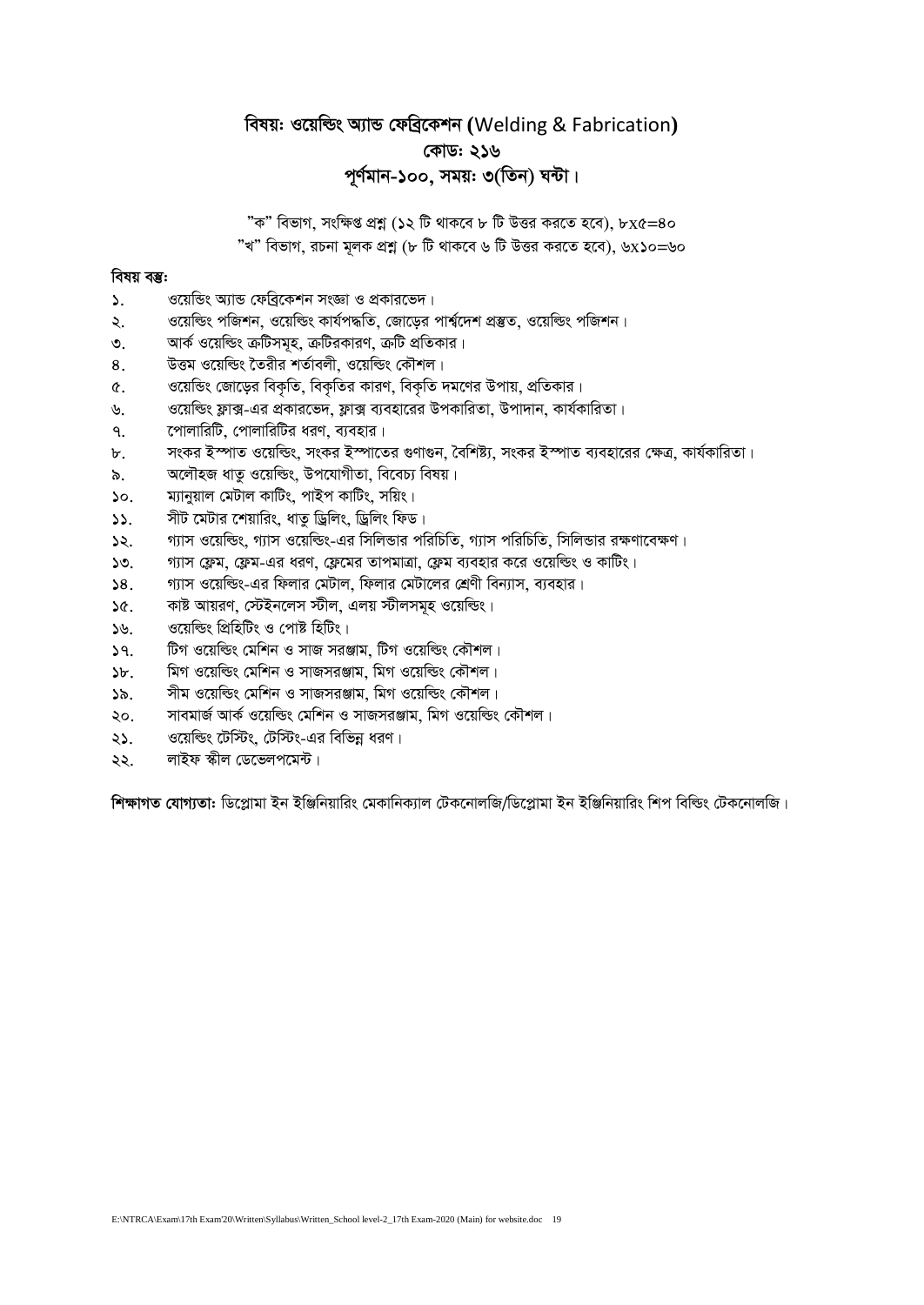## *welq: †Wªm †gwKs* **(**Dress Making**)** *†KvW: 217 c~Y©gvb-100, mgq: 3(wZb) N›Uv|*

 $"$ ক" বিভাগ, সংক্ষিপ্ত প্রশ্ন (১২ টি থাকবে ৮ টি উত্তর করতে হবে), ৮x৫=8০  $\!\!$  "খ" বিভাগ, রচনা মূলক প্রশ্ন (৮ টি থাকবে ৬ টি উত্তর করতে হবে), ৬x**১**০=৬০

#### *বিষয় ব*ম্ভ:

- ১. *দো*শাক তৈরীর কাঁচামাল (আঁশ) ও (সুতা)।
- ২. বস্ত্র গঠন ফেব্রিকস।
- *3. WvBs wc&ªw›Us I wdwbwks|*
- 8. বস্ত্ৰ বিশ্লেষন।
- *৫. শো*শাকের শ্রেণি বিভাগ।
- *৬. মানব দেহের অংশ সমূহ।*
- *7. †cwU‡KvU, eøvDR, cvqRvgv, kvU© I c¨v‡›Ui c¨vUvb© ‰ZixKiY|*
- *৮.* কাপড় বিছানো ও কাটা
- ৯. সাধারণ সেলাই মেশিন।
- $10.$  *স্টি*চ ও ছিম।
- **১১. পায়জামা, পেটিকোট, শার্ট, প্যান্ট ও ব্লাউজ সেলাই করণ।**
- $\frac{1}{2}$ ্র সিঙ্গেল নিডেল লকস্টিট মেশিন, ওভারলক মেশিন, বাটন হোল ও বাটন স্টিচ মেশিন।
- **১৩ ইন্টার লাইনিং ও টিমিংস।**
- $38.$  ফিড মেকানিজম, প্রেসার বার ও প্রেসার ফুট।
- **১৫. সেলাই মেশিনের সুই ও সুতা।**
- **১৬. গোশাকের প্রেসিং, ফিনিশিং ও ইন্সপেকশন।**

*শিক্ষাগত যোগ্যতা: ডিপ্লোমা ইন ইঞ্জিনিয়ারিং টেক্সটাইল টেকনোলজি /ডিপ্লোমা ইন ইঞ্জিনিয়ারিং গার্মেন্টস ডিজাইন এন্ড প্যাটার্ন †gwKs †UK‡bvjwR|*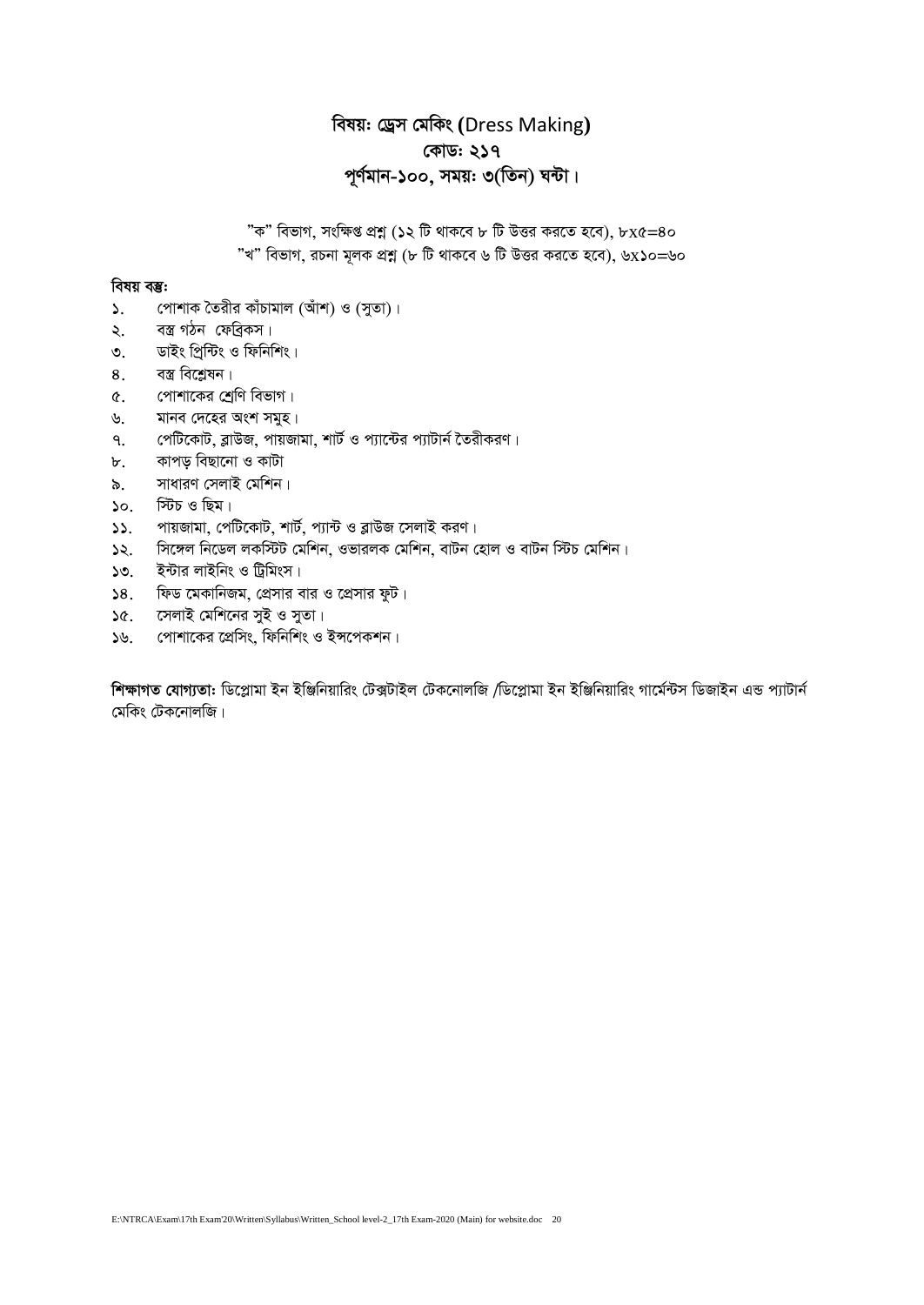## বিষয়: সিভিল ড্ৰাফটিং উইথ ক্যাড (Civil Drafting with CAD) কোড: ২১৮ পূর্ণমান-১০০, সময়: ৩(তিন) ঘন্টা।

"ক" বিভাগ, সংক্ষিপ্ত প্রশ্ন (১২ টি থাকবে ৮ টি উত্তর করতে হবে), ৮x৫=৪০ "খ" বিভাগ, রচনা মূলক প্রশ্ন (৮ টি থাকবে ৬ টি উত্তর করতে হবে), ৬x১০=৬০

#### বিষয় বস্তু:

ড্ৰয়িং সিট প্ৰস্তুত, ইঞ্জিনিয়ারিং ড্ৰয়িং এ ব্যবহৃত লাইন ও প্ৰতিক চিহ্ন, জ্যামিতিক আকৃতি, ত্ৰিমাত্ৰিক দৃশ্য ও দ্বি-মাত্ৰিক দৃশ্য, স্কেল, প্রজেকশন, ইটের বন্ড, ভিত্তি, দেওয়াল, পয়েন্টিং, ট্রাস, সিঁডি, কলাম, বীম, সানসেট, কার্নিশ, ছাদ, ইমারতের পান, ইমারতের এলিভেশন ও সেকশনাল এলিভেশন, ইমারতের লে আউট ও টেঞ্চ পান, ল্যান্ডস্কেপ পান, মুক্ত হস্তে চিত্র, বহুতল বিশিষ্ট ভবন, বাথরুমের এবং রান্নাঘরের ফিকচার, ভ-গর্ভস্ত আর সি সি জলাধার, সেন্টিক ট্যাংক ও সোকওয়েল, রাস্তা জরীপ নক্সা, ব্ৰীজ ও কালভাট, পরিপ্রেক্ষিত দৃশ্য, প্রাক্কলন তৈরী। কম্পিউটার ও অটোক্যাড, অটোক্যাড ইনস্টল ও ড্রইং সেটিংস, ড্র কমান্ড, মডিফাই কমান্ড, টেক্সট লেখা ও বিভিন্ন ধরনের ডায়মেনশন অংকন, লেয়ার তৈরী করে ড্রইং, ড্রইং এডিট করতে পারার ক্ষেত্রে বক, হ্যাচ, ইনকুয়ারী, চেঞ্চ ও ম্যাচ প্রপার্টিজ, কম্পিউটারের সাহায্যে বহুতল ভবনের প্যান অংকন, বহুতল ভবনের এলিভেশন অংকন, সেকশনাল এলিভেশন অংকন, ছাদের স্ট্রাকচারাল ড্রইং, বিল্ডিং কাঠামোর বিভিন্ন অংশ, লে-আউট প্যান, ট্রেন্স প্যান, ল্যান্ড স্কেপ প্যান, সিঁড়ি, দরজা, জানালা, রান্নাঘব, বাথরুম, ভিত্তি, জলাধার, সেপটিক ট্যাংক ও সোকওয়েল, ইলেকট্রিক্যাল লে-আউট প্যান, বহুতল ভবনের রাজউক শীট, কম্পিউটারের সাহায্যে বহুতল ভবনের 3D অংকন, রেন্ডারিং ও পিন্টিং।

শিক্ষাগত যোগ্যতা: ভিপ্লোমা ইন ইঞ্জিনিয়ারিং সিভিল টেকনোলজি/ডিপ্লোমা ইন ইঞ্জিনিয়ারিং আর্কিটেকচার টেকনোলজি/ ডিপ্রোমা ইন ইঞ্জিনিয়ারিং আর্কিটেকচার এন্ড ইন্টিরিয়র ডিজাইন টেকনোলজি।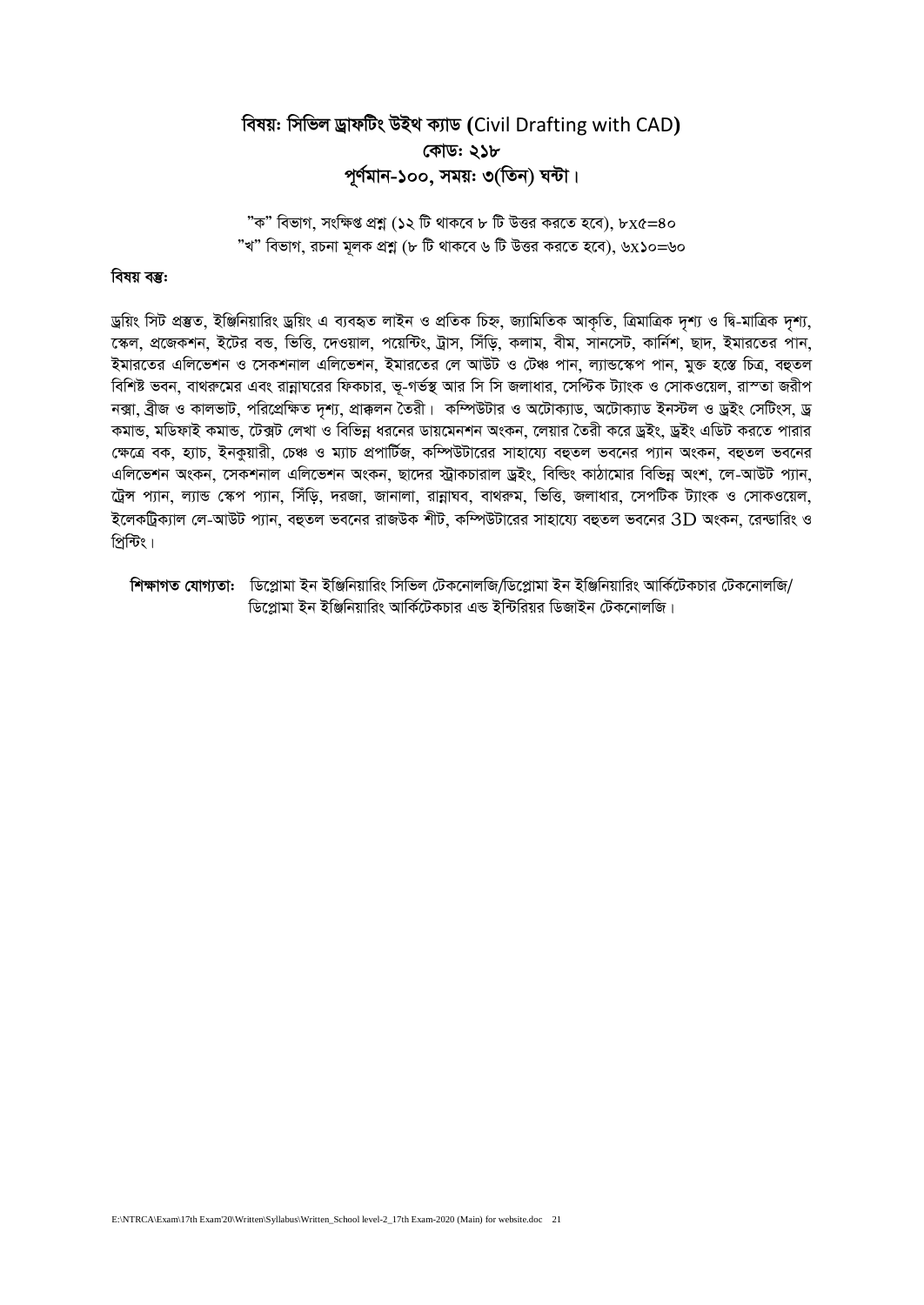## *welq: ‡gKvwbK¨vj WªvdwUs DB\_ K¨vW* **(**Mechanical Drafting with CAD**)** *†KvW: 219 c~Y©gvb-100, mgq: 3(wZb) N›Uv|*

 $^{\prime\prime}$ ক" বিভাগ, সংক্ষিপ্ত প্রশ্ন (১২ টি থাকবে ৮ টি উত্তর করতে হবে), ৮x৫=8০ *ÓLÓ wefvM, iPbv g~jK cÖkœ (8 wU \_vK‡e 6 wU DËi Ki‡Z n‡e), 6*x*10=60*

#### *বিষয় বস্তু:*

*ড্রইং ও ড্রাফ্টিং, লাইন বা রে*খা, অক্ষর ও সংখ্যা লেখার পদ্ধতি, স্কেল, জ্যামিতিক ড্রইং, ড্রইং এর সিম্বল, পরিমাপ ও সারফেস *ফি*নিশ, প্রজেকশন ড্রইং, ওয়াকিং ড্রইং, সেকশনাল ড্রইং, মেকানিক্যাল ড্রাফটিং এর প্রয়োগ ক্ষেত্র, তলের বিকাশন (Surface Development), যাম্বিক বন্ধনী (Mechanical fastener) রিভেটিং পদ্ধতি, ফিট ও টলারেন্স (Fit and Tolerance) *পুলিও*কাপলিং, গিয়ার, স্প্রিং ও রিয়ারিং, ওয়েল্ডিং জোড় (Welding Joint) ও প্রতীক (Symbol), ড্রইং শীট সংরক্ষন প্রনালী। কম্পিউটার, ক্যাড ও ক্যাড সফ্ট ওয়্যার, অটোক্যাড টুলবার মেনু, টেক্স লেখা, বিভিন্ন চিত্রে ডায়মেনশন, অটোক্যাড *†jqvi, A‡\_©vMÖvwdK `"k¨, mvi‡dm g‡Wwjs, gwWdvB KgvÛ, wm‡óg †fwi‡qej, w\_ªwW wfD, A‡UvK¨vW †iÛvwis, †Ug‡ cøU WªBs|*

 $\frac{1}{2}$  **শিক্ষাগত যোগ্যতা:** ডিপ্লোমা ইন ইঞ্জিনিয়ারিং মেকানিক্যাল টেকনোলজি।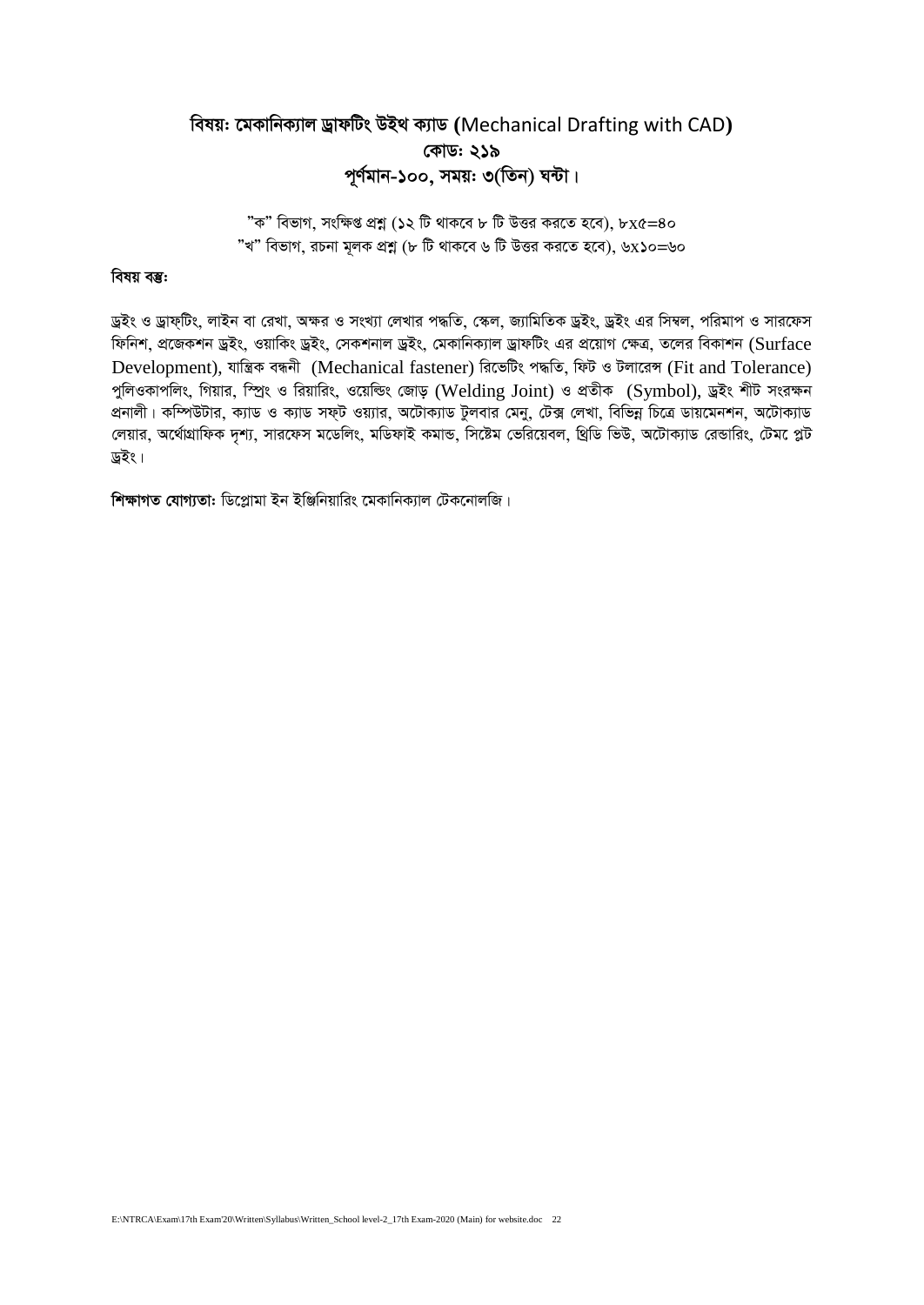## বিষয়: লাইভস্টক রিয়ারিং অ্যান্ড ফার্মিং (Livestock Rearing and Farming) কোড: ২২০ পূর্ণমান-১০০, সময়: ৩(তিন) ঘন্টা।

"ক" বিভাগ<sub>-</sub> সংক্ষিপ্ত প্রশ্ন (১২ টি থাকবে ৮ টি উত্তর করতে হবে), ৮x৫=৪০ "খ" বিভাগ, রচনা মূলক প্রশ্ন (৮ টি থাকবে ৬ টি উত্তর করতে হবে), ৬x১০=৬০

#### বিষয় বস্তু:

- গবাদিপশুর গুরুতু।  $\mathcal{L}$
- গবাদিপশুর বয়স ও লিঙ্গ ভিত্তিক নামকরণ।  $\mathcal{L}$
- বিভিন্ন জাতের গরু। ৩
- গরুর জাত উন্নয়ন, ও সংকর জাত সৃষ্টি করা। 8
- প্রজনঅক্ষম গাভী বা বকনা/ছাগল/মহিষ নির্বাচন, গাভী/ছাগল/মহিষ/বকনার জননেন্দ্রিয় ও ঋত চক্র।  $\alpha$
- প্রজননের জন্য উন্নত গুনাবলী সম্পন্ন ষাঁড/পাঁঠা নির্বাচন, ষাঁডের/পাঠার জননেন্দ্রিয়,বীর্য ও বীর্য সংরক্ষণ ।  $\mathbf{v}$
- প্রাকৃতিক ও কৃত্রিম প্রজনন এবং প্রজননে সাবধানতা।  $\mathsf{P}$
- গবাদি পশুর দেহের বাহ্যিক আভ্যুম্তরীণ বিভিন্ন অঙ্গ।  $\mathbf{b}$
- বাছুর পালন, সদ্যপ্রসৃত বাছুরের পরিচর্যা, বাছুরের রোগ-ব্যাধি প্রতিরোধ ব্যবস্থা। ৯
- গাভী পালন, গাভীর বাসস্থান, খাদ্য, গাভীর পরিচর্যা।  $\mathcal{L}$
- গৰ্ভবতী বকনা বা গাভীৱ পৱিচৰ্যা।  $\mathcal{L}$
- বাচ্চা প্রসবের পর গাভীর যতু, গাভীর সমম খাদ্য, সমস্যা, গাভীর বিভিন্ন রোগ।  $\mathcal{L}$
- $50$ গবাদিপশুর খাদ্য, খাদ্যের শ্রেণীবিন্যাস, পশু খাদ্যের উপাদান।
- দুগ্ধবতি গাভীর খাদ্য, দুধ ছাড়ানো গাভীর খাদ্য।  $\Delta 8$
- গবাদিপশুর খাদ্য প্রস্তুত, গরুর সুষম খাদ্য, গরুর দানাদার খাদ্য ।  $\mathcal{A}$
- পশু খাদ্যের জন্য বিভিন্ন উন্নত জাতের ঘাস চাষ ।  $\mathcal{D}$
- গবাদিপশুর রোগ দমনে রোগ নির্ণয়, চিকিৎসা, ম্যাডকাউ রোগ ।  $39$
- গরু মোটা তাজা করণ পদ্ধতি।  $\mathbf{h}$
- বিভিন্ন জাতের মহিষ দেশী বিদেশী ও সংকর জাতের মহিষের পরিচিতি ও বৈশিষ্ট্য।  $\mathcal{S}$
- বিভিন্ন জাতের ভেডা। ২০
- গবাদিপশুর দৈহিক ওজন, নিয়ন্ত্রণে বিভিন্ন পদ্ধতি। ২১
- পশু খাদ্যের ফডার গাছ (ফডার ট্রি) চাষ, শুঁটি জাতীয় শষ্য চাষ। ২২
- হে ও সাইলেজ তৈরি। ২৩
- দগ্ধ খামারের জন্য ঘর, পরিকল্পনা প্রণয়ন খামার ব্যবস্থাপনা।  $\Im 8$
- গবাদীপশুর রোগ ও তার প্রতিকার, সংক্রামক রোগ, পশুর বিভিন্ন ধরণের পরজীবি, গবাদিপশুর বিষক্রিয়ার। কারণ, ২৫ লক্ষণ ও প্রতিকার, চর্মরোগ এবং চিকিৎসা।
- খামারে উৎপাদিত দুগ্ধ বাজারজাতকরণ, দুধ উপজাত তৈরি। ২৬
- ছাগল পালন, ছাগলের খাদ্য, ছাগলের খাদ্য উপকরণ ও ছাগলের ঘর। ২৭

শিক্ষাগত যোগ্যতা: ডিপ্লোমা ইন ইঞ্জিনিয়ারিং লাইভস্টক টেকনোলজি/ডিপ্লোমা ইন ইঞ্জিনিয়ারিং পোল্ট্রি টেকনোলজি/ ডিপ্লোমা ইন ইঞ্জিনিয়ারিং এগ্রিকালচার টেকনোলজি।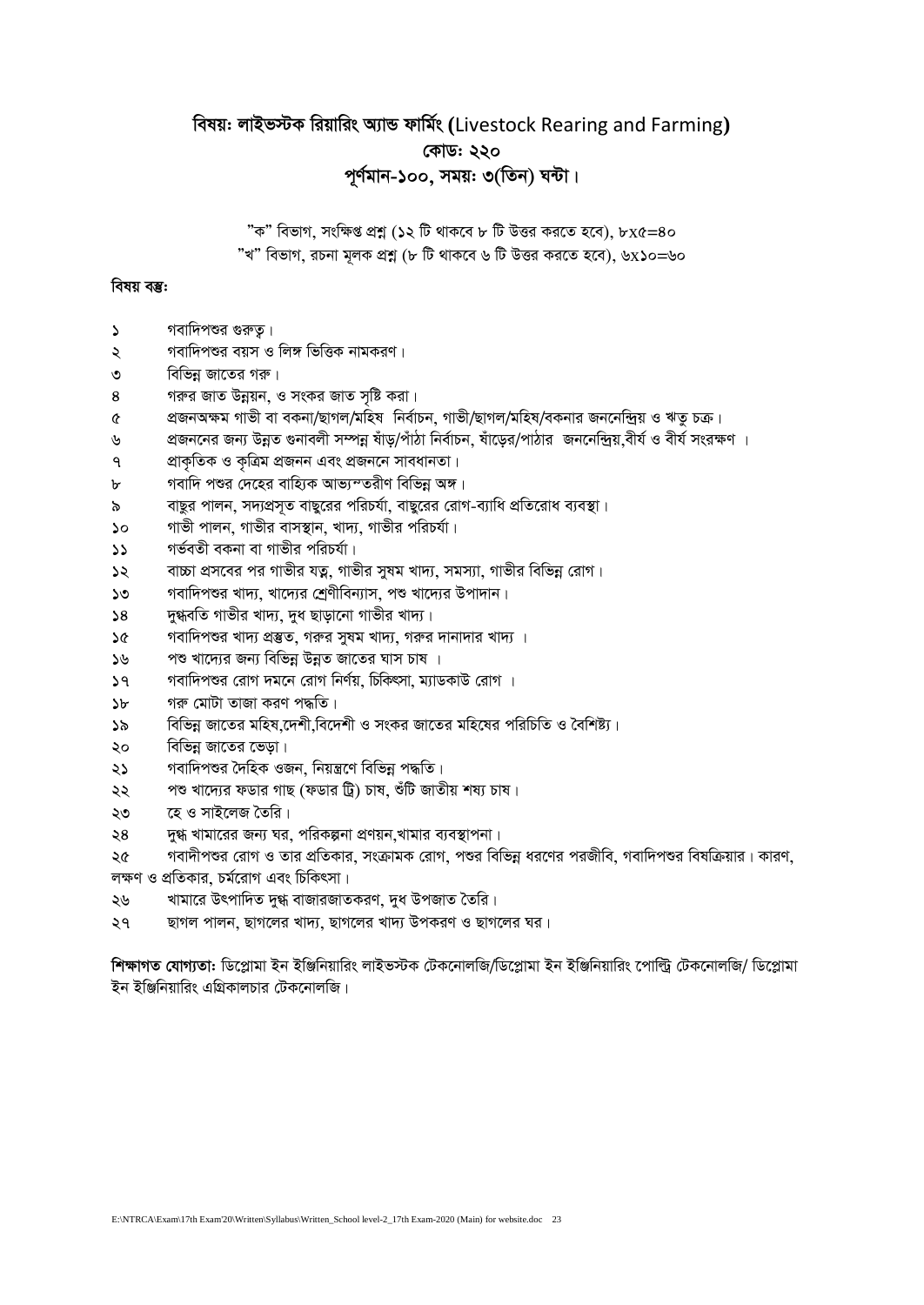## *welq: †c‡k›U †Kqvi †UKwbK* **(**Patient Care Technique**)** *†KvW: 221* পূৰ্ণমান-১০০, সময়<u>:</u> ৩(তিন) ঘন্টা।

 $^{\prime\prime}$ ক" বিভাগ, সংক্ষিপ্ত প্রশ্ন (১২ টি থাকবে ৮ টি উত্তর করতে হবে), ৮x৫=8০ *ÓLÓ wefvM, iPbv g~jK cÖkœ (8 wU \_vK‡e 6 wU DËi Ki‡Z n‡e), 6*x*10=60*

#### *বিষয় বস্তু:*

 $\boldsymbol{\lambda}$ , **এনাটমি বিষয়ক টার্ম সমূহ বিষয়ে জ্ঞান:** মানবদেহের অস্থি সমূহের নাম ও গঠন, মাংসপেশীর তন্ত্র ও নাম, হংপন্ডের গঠন ও কার্যাবলী, ধমণী ও শিরার গঠন ও কার্যাবলী, শ্বাসতন্ত্রের গঠন ও কার্যাবলী, শ্বাস প্রশ্বাসের পদ্ধতির বিবরণ।

২. প**রিপাক তন্ত্রের পাচক রস সমূহ:** পরিপাক তন্ত্রের যকৃত, পিত্তথলি, অগ্নাশয়, খাদ্য হজম, শ্বসন ও বিপাক প্রনালী,

*†iPbZ‡š¿i A½mg~‡ni bvg, g~‡Îi MVb I Dcv`vb mg~n, g~Î ˆZix cÖbvjx mg~n, gvbe kix‡ii B‡jK‡Uªv jvB‡Ui*  কাৰ্যপ্ৰনালী।

৩. প্রাথমিক চিকিৎসা সমূহ: প্রাথমিক চিকিৎসার সংজ্ঞা, জীবনের জন্য আশংকাজনিত লক্ষণ, প্রাথমিক চিকিৎসার জন্য বেশি *প*রিস্কার কৌশল, রেশপাইরেটরী ডিস্ট্রেজ, রেস্পাইরেটরী এ্যারেস্ট, সক্স রোগীর ব্যবস্থা, সিভিএ, সিভিডি, আরটিএ, কোমা, <u>আভ্যান্ডরিন রক্ত ক্ষরণ।</u>

 $8.$  **নার্সিং:** নার্সিং এর উন্নয়ন্য, পৃথিবীতে নার্সিং পেশার দায়িতু, বাংলাদেশে স্বাস্থ্য পরিচর্যার প্রেক্ষাপট।

*6.* কমিউনিটি প্রাথমিক চিকিৎসা: প্রাথমিক স্বাস্থ্য পরিচর্য্যা ও তার সংজ্ঞা, জাতীয় ও আর্ন্তজাতিক ভাবে প্রাথমিক পরিচর্য্যার বিস্তার, কমিনিটির সুবিধা ও অসুবিধা সমূহ, ব্যান্ডেজিং-এর প্রকার ভেদ, বিভিন্ন প্রকারের নার্সিংএর প্রকার ভেদ।

*৬. মাইক্রোবায়োলজি: মাইক্রো অর্গানিজমসমূহ ও তাদের গঠন, মাইক্রো অর্গানিজম জনিত রোগ সমূহ, অনুবীক্ষণ যন্ত্রের* প্রকারভেদ, বিভিন্ন অংশের নাম, জীব কোষের বদ্ধি, জীব কোষের পুনঃসংযোজন সম্পর্কে ধারণা।

<mark>9. রোগ সংক্রামন:</mark> রোগ সংক্রামনের কারণ ও প্রদাহের কারণ, ভেষজদ্বয়ের বর্ণনা ও ঔষধ সম্পর্কে জ্ঞান, ভেষজ মানব শরীরে *বি*পাক ও কাৰ্য্যফল, এন্ট্ৰিবায়োটিকস, কলিনারজিক, নাকোটিকস, এন্টিফেলমেনথিক, এন্টি হিষ্টামিন, ভিটামিন, মিনারাল ও আয়রণ সম্পর্কিত জ্ঞান।

 $\,$ ৮. পুষ্টি: মানবদেহে পুষ্টির ভূমিকা, বাংলাদেশের সাভাবিক পুষ্টি প্রাণ্ডি, দুধ জাতীয় পুষ্টি, প্রতিদিনের পুষ্টির চাহিদা, খাদ্য প্রাণের *অ*ভাব জনিত রোগসমূহ, ডাইরিয়া রোগের পুষ্টি ও প্রতিকার।

 $\bm{b}$ , স্নায়ুতন্তঃ: স্নায়ুর প্রকার ভেদ, মম্ভিকের সংক্ষিপ্ত বিবরণ, ইন্দ্রিয় তন্ত্রের কার্যবলী গ্রাগীবলী ও নাম, পুরুষ ও মহিলার প্রজননতন্ত্রের বিবরণ, প্রজননতন্ত্রের কার্যাবলী।

 $\bullet$ ০. নাসিং কেয়ার: জুর ও তার প্রতিকার, অজ্ঞান রোগী ও পঙ্গু রোগীর নার্সিং, রক্তক্ষরণ ও পোড়া, সর্পদংশন ইত্যাদির প্রতিকার, গর্ভকালিন পরিচর্য্য ও জন্মনিয়ন্ত্রন এবং টিকা দানের জ্ঞান, র্দুঘটনাজনিত রোগের প্রাথমিক চিকিৎসা, রেস্পাইরেটরী *এ্যা*টাক ও হাট এ্যাটাক-এর প্রাথমিক চিকিৎসা।

*11. RvZxq `ÿZv wfwËK Ávb: bvwm©s-Gi BwZnvm I Zv‡`i mvgvwRK Ae¯'vb, RvZxq Bs‡iRx fvlvq `ÿZv, wewfbœ কর্মক্ষেত্রে যোগাযোগ রক্ষার্থে ইংরেজী শিক্ষার ব্যবহার, কর্মক্ষেত্রে টেলিফোনে কথা বলা ও যোগাযোগের মাধ্যম ক্ষেত্রে দক্ষতা* উন্নয়ন, ব্যবহার ও পরিধীও বস্ত্রের উপর নির্দেশনা মেনে চলা, শৃঙ্খলাবোধ ও নিয়মানুবর্তিতা সম্পর্কে জ্ঞান।

*শিক্ষাগত যোগ্যতা: ডিপ্লোমা ইন ইঞ্জিনিয়ারিং পেশেন্ট কেয়ার (নার্সিং) টেকনোলজি/ডিপ্লোমা ইন ইঞ্জিনিয়ারিং মেডিসিন †UK‡bvjwR|*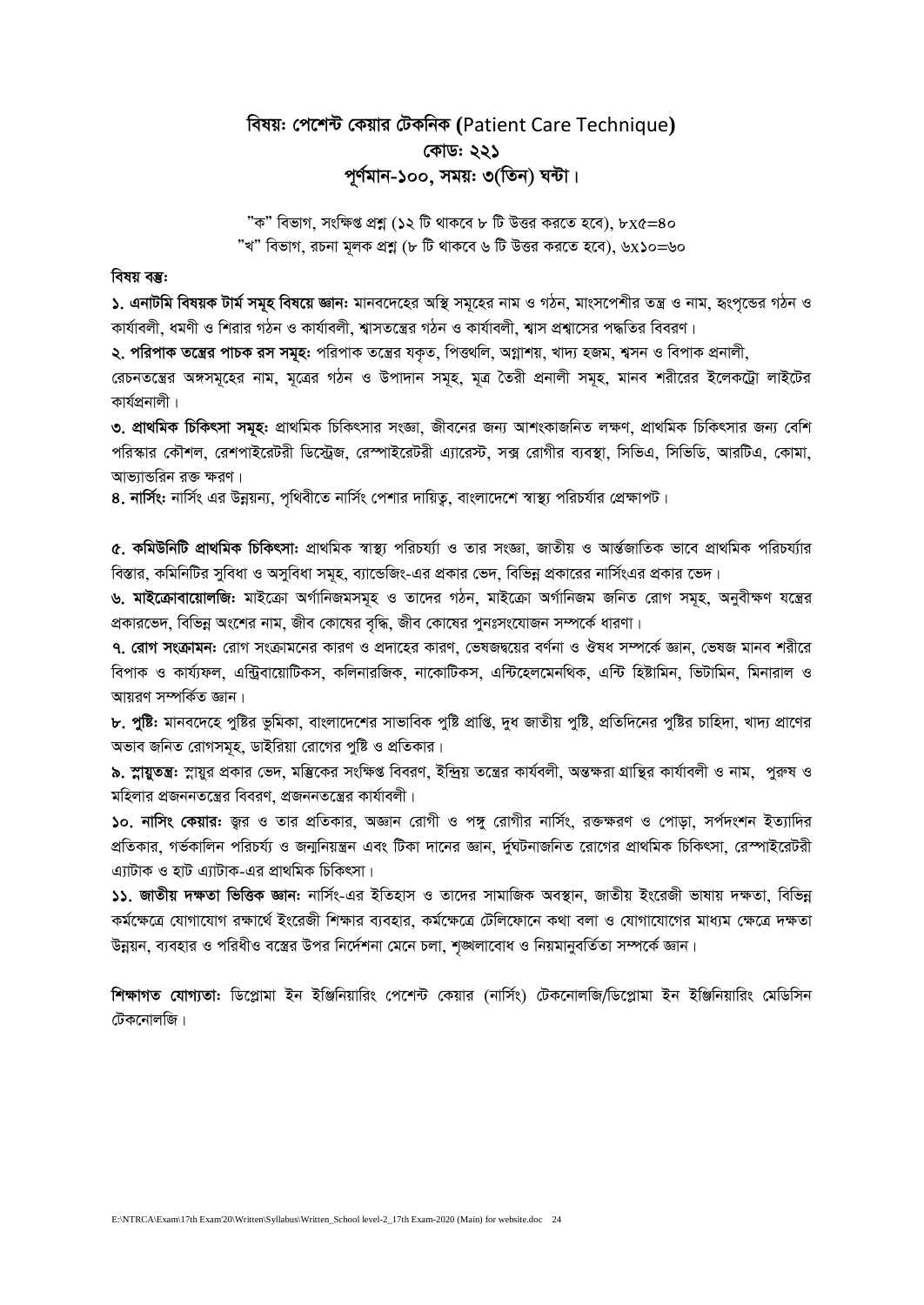## বিষয়: প্লাম্বিং অ্যান্ড পাইপ ফিটিং (Plumbing and Pipe Fitting) কোড: ২২২ পূর্ণমান-১০০, সময়: ৩(তিন) ঘন্টা।

"ক" বিভাগ, সংক্ষিপ্ত প্রশ্ন (১২ টি থাকবে ৮ টি উত্তর করতে হবে), ৮x৫=৪০ "খ" বিভাগ, রচনা মূলক প্রশ্ন (৮ টি থাকবে ৬ টি উত্তর করতে হবে), ৬x১০=৬০

#### বিষয় বস্তু:

- প্লাম্বিং অ্যান্ড পাইপ ফিটিং সংজ্ঞা, প্রকারভেদ, ব্যবহার ও কর্মক্ষেত্র।  $\mathbf{S}$ .
- প্লাম্বিং ও পাইপ ফিটিং কাজের ব্যবহৃত টুলস ও যন্ত্রপাতি।  $\lambda$ .
- প্লাম্বিং ও পাইপ ফিটিং কাজের নিরাপত্তা।  $\mathcal{O}$ .
- প্লাম্বিং ও পাইপ ফিটিং কাজে ব্যবহৃত মেশিনারী।  $8<sub>1</sub>$
- পরিমাপক যন্ত্রের ব্যবহার ও রক্ষণাবেক্ষণ।  $\sigma$

পাইপ, জি আই পাইপ, পিভিসি পাইপ, ইউ পিভিসি পাইপ, সি আই পাইপ, আর সি সি পাইপ, এ্যাসবেষ্টস সিমেন্ট  $\mathcal{N}_{\Lambda}$ পাইপ, স্টেইনলেস স্টীল পাইপ, ডাকটাইল পাইপ, কপার পাইপ, এম এস পাইপ, কার্বন স্টীল পাইপ, লীড পাইপ, প্লাস্টিক পাইপ।

- $\mathsf{q}$ . ড্রেসার ও ড্রেসারের ব্যবহার।
- ম্যাশনারী কাজে ব্যবহৃত যন্ত্রপাতি।  $\mathbf{b}$ .
- বিভিন্ন ধরণের ফিটিং সংযোজন।  $\lambda$
- সেপটিক ট্যাংক, সোকপিট, ম্যানহোল।  $\mathcal{L}$
- আর্ক ওয়েল্ডিং, গ্যাস ওয়েল্ডিং, বেজিং, সোল্ডারিং।  $\mathbf{S}$

শুচি প্রযুক্তি, সিউয়ার লাইন নির্মান, ফ্লাশিং সিস্টার্ন মেরামত পদ্ধতির, ফিক্সার ব্যবহারে সমস্যার কারণ এবং সমাধান,  $55.$ বিভিন্ন ভাল্ব মেরামত, স্বয়ংক্রিয় ফসেট মেরামত।

- বয়লার ও গ্রিজার সম্পর্কে অবগত।  $50.$
- ইট, বালি, চুন, সিমেন্ট, ইটের বন্ড, কংক্রিট, মর্টায় (মশলা)।  $58.$
- পাম্প (রেসিপ্রোকেটিং পাম্প, সেন্ট্রিফিউগাল পাম্প)।  $36.$

শিক্ষাগত যোগ্যতা: ডিপ্লোমা ইন ইঞ্জিনিয়ারিং সিভিল টেকনোলজি/ ডিপ্লোমা ইন ইঞ্জিনিয়ারিং কল্টাকশন টেকনোলজি/ ডিপ্লোমা ইন ইঞ্জিনিয়ারিং সিভিল উড টেকনোলজি।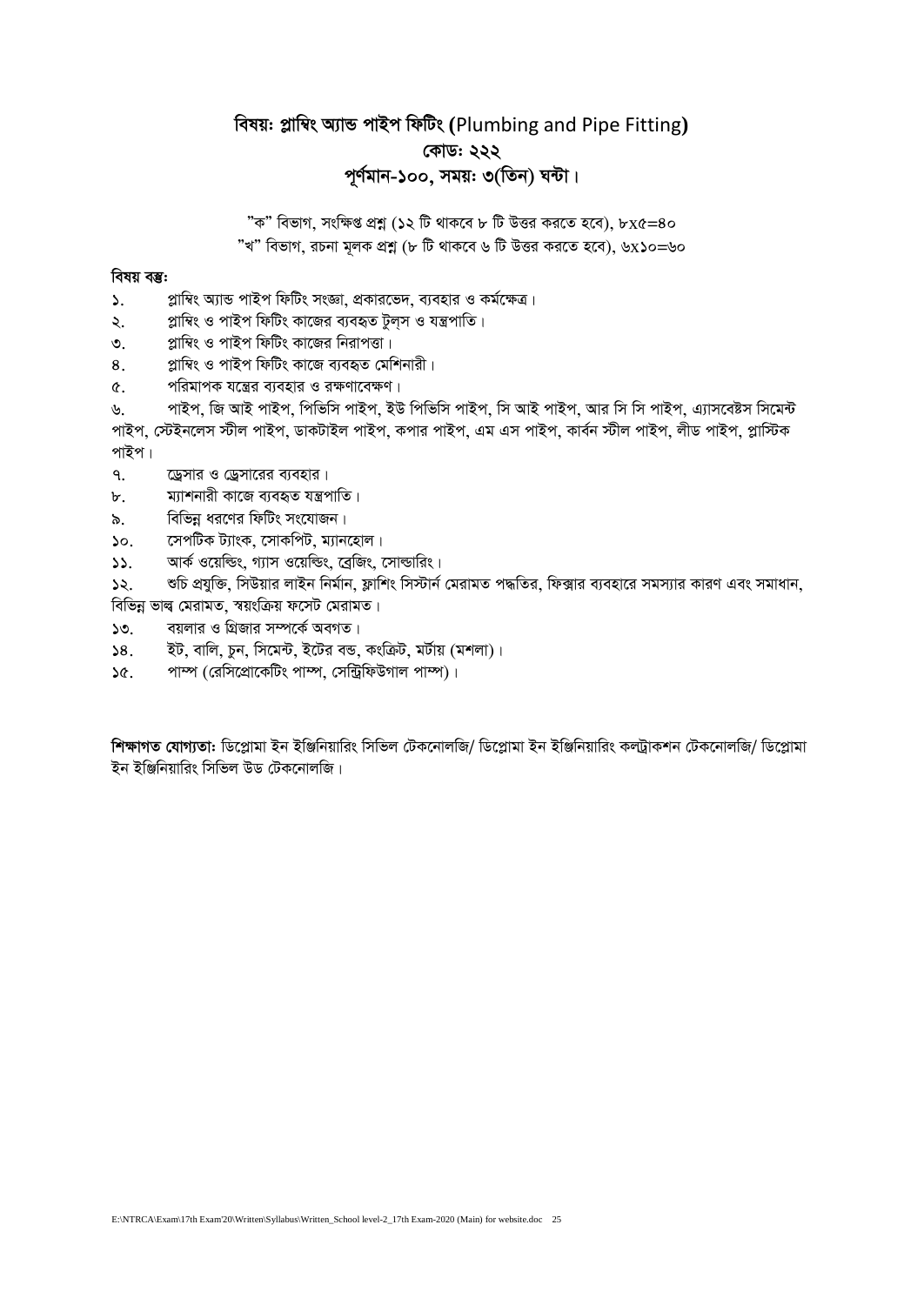## *welq: AvwK©‡UKPvivj WªvdwUs DB\_ K¨vW* **(**Architectural Drafting with CAD**)** *†KvW: 223* পূৰ্ণমান-১০০, সময়: ৩(তিন) ঘন্টা।

*ÓKÓ wefvM, mswÿß cÖkœ (12 wU \_vK‡e 8 wU DËi Ki‡Z n‡e), 8*x*5=40 ÓLÓ wefvM, iPbv g~jK cÖkœ (8 wU \_vK‡e 6 wU DËi Ki‡Z n‡e), 6*x*10=60*

#### *বিষয় বস্তু:*

*Wªwqs Gi hš¿cvwZ I †gŠwjK Dcv`vb: WªvdwUs Kv‡R e¨eüZ hš¿cvwZ I miÄvgvw` mg~n,WªvdwUs Kv‡R e¨eüZ hš¿cvwZ*  ও সরঞ্জামাদি সমূহের ব্যবহার,ড্রয়িং শীটে লে-আউট,ড্রয়িং এর মৌলিক উপাদান সমূহ, ড্রয়িং এর মৌলিক উপাদান সমূহের বর্ণনা, ড্রয়িং এ ব্যবহৃত রেখা সমূহের নাম ও ব্যবহার।

 $\overline{\textbf{a}}$ চ্চ **অংকন:** সংজ্ঞা মাক্ত হস্তে অংকন করার প্রয়োজনীয় যন্ত্রপাতি ও সরঞ্জাম মাক্ত হস্তে অংক সদ্ধতি, মাক্ত হস্তে অংকনে *পে*সিলের ব্যবহার।

*t* ক্ষল ও অনুপাত: স্কেল এর সংজ্ঞা ও প্রকারভেদ, মানবদেহ নির্ভর স্কেল এর বর্ণনা দশ্যমান স্কেল এর বর্ণনা অনুপাত কি নির্মাণ সামগ্রীর অনুপাত এর বর্ণনা, কাঠামোগত সামগ্রীর অনুপাত এর বর্ণনা, নির্মাণগত সামগ্রীর অনুপাত এর বর্ণনা।

**ভিউ:** সংজ্ঞা ও শ্রেণী বিভাগ শ্রেণী বিভাগের বৈশিষ্ট শ্রেণী বিভাগের অংকন প্রণালী শ্রেণী বিভাগের পার্থক্য।

**Building material and element: বিভিন্ন প্ৰকার Material and Element এর বর্ণনা।** 

ইমারতের বিভিন্ন অংশ: সংজ্ঞা ও প্রকারভেদ,ইমারতের বিভিন্ন অংশের বর্ণনা, Foundation, Plinth ,Wall ,Column, Floor, Door, Window, Arch, Stair, Stair Case, Railing, Sunshade, Lintel, Cornice, Roof, Parapet, Copying, Building Finishes (Plaster, Painting, Burnish, Pointing), Building Services (Water & Electricity Supply, Sewerage system, Air condition etc.), Sub-Structure & Super-Structure.

**ইমারত সংক্রান্ত ড্রয়িং:** Architectural Drafting এর সংজ্ঞা ও সেট সমূহের নাম,বিভিন্ন প্রকার প্রতীক চিহ্নের বর্ণনা, Architectural Drawing সেট সমূহের বর্ণনা, Primary Drawing, Presentation Drawing, Working Drawing, Detail Drawing Structural Drawing, Plaumbing Drawing & Electrical এর সংজ্ঞা ও *†mU mg~‡ni bvg|*

**বিভিন্ন ধরণের স্থাপত্যিক ড্রয়িং ও ড্রাফটিং: Plan, Section & Elevation এর সংজ্ঞা ও বর্ণনা, Tracing এর বর্ণনা ।** 

**আবাসিক ইমারত:** সংজ্ঞা ও প্রকারভেদ, সবিধাদি, আবাসিক ইমারতের বিভিন্ন এরিয়া এর বর্ণনা, ভেন্টিলেশন এর সংজ্ঞা ও প্রকারভেদ এর বর্ণনা রান্নাঘর, টয়লেট ও বাথরুম এর বর্ণনা।

**বহুতল ইমারত:** সংজ্ঞা ও বর্ণনা আনুসাঙ্গিক ড্রয়িং এর বর্ণনা লে-আউট প্যান, রুফ প্যান, ল্যান্ডস্কেপ প্যান, ট্রেঞ্চ প্যান এর বৰ্ণনা ।

**পাৰ্সপেক্টিভ দৃশ্য:** সংজ্ঞা ও প্ৰকারভেদ।

ইমারত নির্মান বিধিমালা: সংজ্ঞা ও প্রয়োজনীয়তা, বিধিমালাসমূহ এর বর্ণনা।

**সার্ভেয়িং:** সংজ্ঞা ও প্রকারভেদ এর বর্ণনা।

Auto CAD: CAD এর বর্ণনা, Auto CAD Software Install করা, Unit & Limit Setup.

CAD-2D: Drawing Environmevt এর বর্ণনা, CAD এ Building এর Plan, Elevation &  $Section$  সংকন।

CAD-3D: বিভিন্ন ধরণের Tool Bar. Shade, Modify, Surface, 3D-Orbit, Solids, Object Snap, Render, Solid Editing এর বর্ণনা, Object এর মাত্রা, View Port এর বর্ণনা,2D কে 3D তে রুপান্তর, ইমারতের 3D View  $\overline{\mathcal{C}}$  Rendering.

*প্রিন্টিং:* সকল ধরনের ।

*শিক্ষাগত যোগ্যতা: ডিপ্লোমা ইন ইঞ্জিনিয়ারিং সিভিল টেকনোলজি/ডিপ্লোমা ইন ইঞ্জিনিয়ারিং আর্কিটেকচার টেকনোলজি/ডিপ্লোমা* ইন ইঞ্জিনিয়ারিং আর্কিটেকচার এন্ড ইনটোরিয়ার ডিজাইন টেকনোলজি।